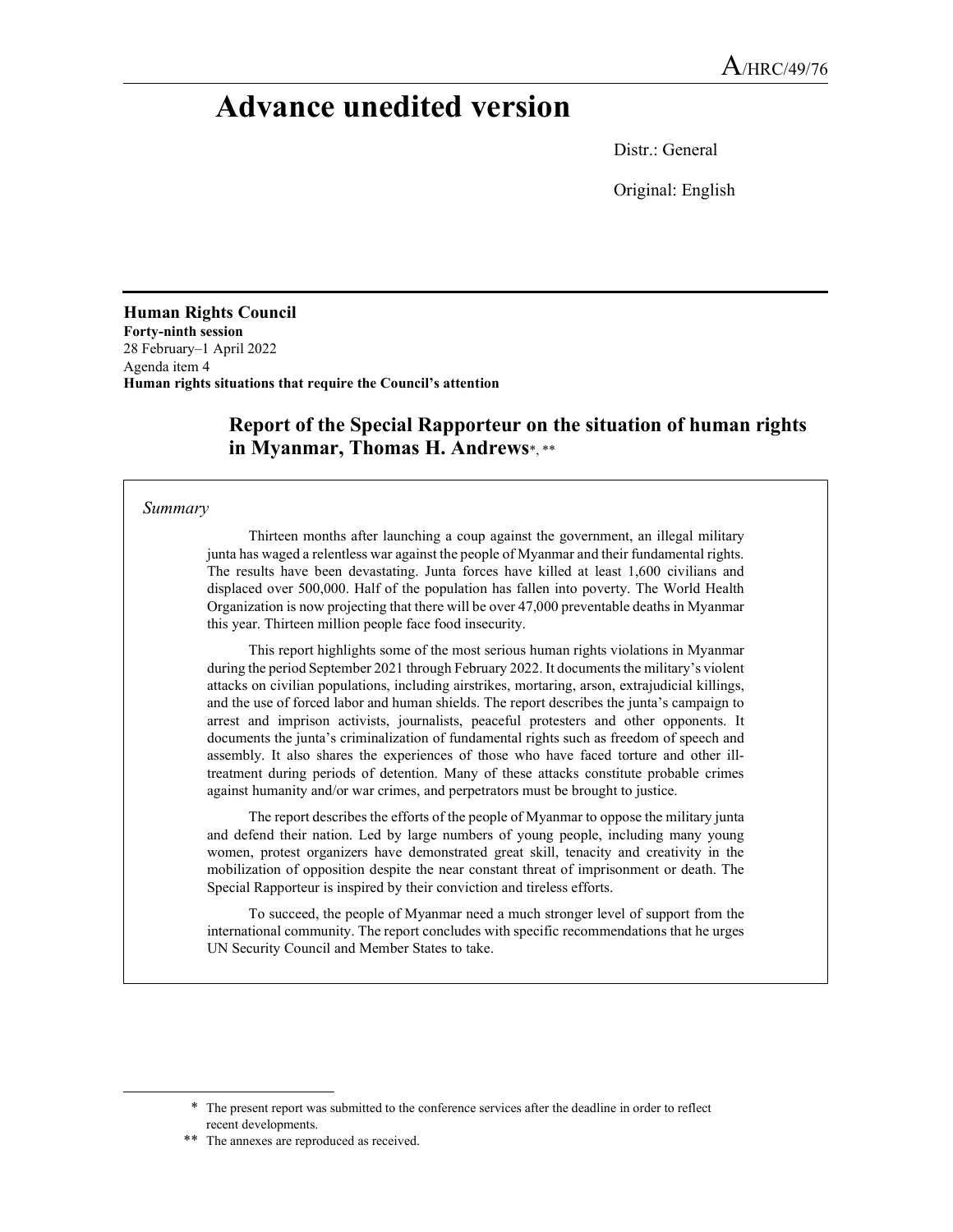# Contents

|                |                                                                      | Page |
|----------------|----------------------------------------------------------------------|------|
| Ι.             |                                                                      | 3    |
| П.             |                                                                      | 4    |
| А.             |                                                                      | 4    |
| В.             |                                                                      | 5    |
| C.             |                                                                      | 6    |
| D.             |                                                                      | 7    |
| Ε.             |                                                                      | 8    |
| Ш.             |                                                                      | 8    |
| А.             |                                                                      | 9    |
| IV.            |                                                                      | 10   |
| A <sub>1</sub> |                                                                      | 10   |
| В.             |                                                                      | 10   |
| $\mathbf{C}$ . |                                                                      | 11   |
| D.             |                                                                      | 12   |
| Ε.             |                                                                      | 12   |
| V.             |                                                                      | 13   |
| A.             |                                                                      | 13   |
| VI.            |                                                                      | 14   |
| VII.           |                                                                      | 15   |
| А.             |                                                                      | 15   |
| <b>B.</b>      |                                                                      | 16   |
| $\mathbf{C}$ . |                                                                      | 16   |
| VIII.          |                                                                      | 17   |
| IX.            |                                                                      | 18   |
| X.             |                                                                      | 18   |
|                | Annex I - Graphic: Armed engagements and other attacks in Myanmar,   |      |
|                |                                                                      | 21   |
|                | Annex II - December 2021 Bangladesh mission findings and conclusions | 22   |
| А.             |                                                                      | 23   |
| Β.             |                                                                      | 26   |
| C.             |                                                                      | 27   |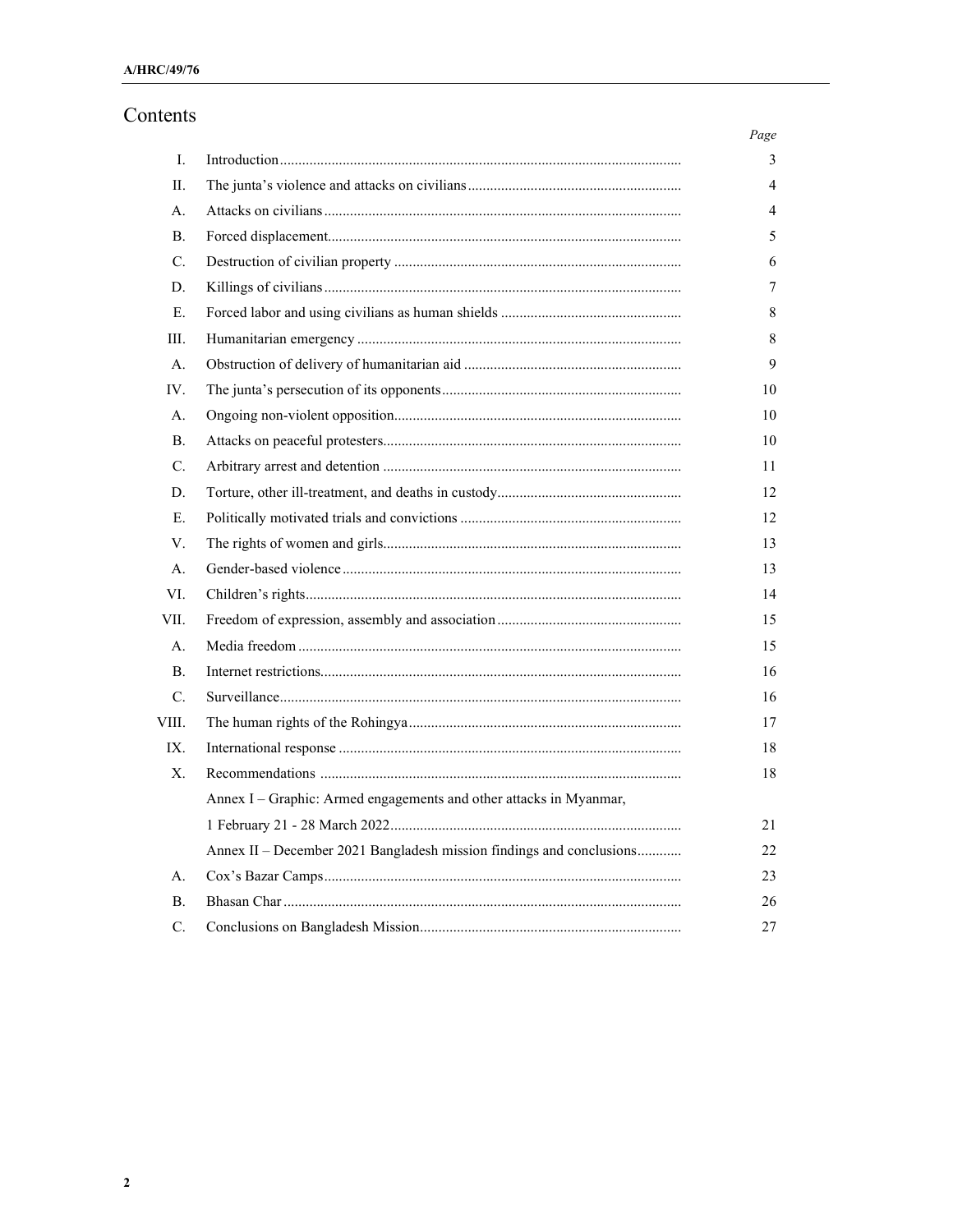## **I. Introduction**

1. More than 13 months after overthrowing a democratically elected government, the Myanmar junta has intensified its war against the people of Myanmar. The military has escalated its indiscriminate attacks against civilians using jet fighters, attack helicopters and heavy artillery, and soldiers have burned entire villages to the ground. Civilians and combatants have been tortured, raped, executed and used as human shields.

2. The scale of these atrocities is immense. According to conservative estimates, at least 1,600 civilians have been killed by the junta's forces. Nearly 10,000 people are currently detained because of their opposition to military rule, and the junta has amended the legal code to further criminalize the exercise of fundamental rights including the rights to freedom of expression and assembly. More than 500,000 people have been displaced since the coup bringing the current number of internally displaced persons (IDPs) in Myanmar to over 800,000. Tens of thousands who have sought safety in Bangladesh, India and Thailand have joined the approximately one million refugees from Myanmar in neighboring countries.

3. Many of the junta's human rights violations constitute probable crimes against humanity and war crimes. Those responsible must be held to account.

4. This report highlights some of the most serious human rights concerns in Myanmar during the period September 2021 through February 2022. It documents the military's violent attacks on civilian populations, including airstrikes, mortaring, arson, extrajudicial killings, and the use of forced labor and human shields. These attacks have created and exacerbated the dire humanitarian crisis that now grips the country, threatening the livelihoods, health and lives of millions. The report describes the junta's campaign to arrest and imprison thousands of activists, journalists, peaceful protesters and other opponents. It also shares the experiences of those who have faced torture and other ill-treatment during periods of detention. The Special Rapporteur describes the particular dangers and human rights challenges faced by women and children and outlines the junta's efforts to criminalize and otherwise suppress fundamental rights and freedoms. This report also describes the dire human rights situation for Rohingya populations in Rakhine State, including those who are confined to IDP camps.

5. In December 2021, the Special Rapporteur traveled to Bangladesh, as part of his overall assessment of the human rights situation of the Rohingya people of Myanmar. In an annex to this report, the Special Rapporteur reflects on his trip, noting the role that the people and government of Bangladesh played in saving untold numbers of Rohingya as they fled the genocidal attacks of the Myanmar military in Rakhine State. He makes recommendations with respect to the protection of and support to Rohingya in the refugee camps in Cox's Bazar and on Bhasan Char island.

6. The report follows the publication in February 2022 of the Special Rapporteur's conference paper on arms sales to the Myanmar military (A/HRC/49/CRP.1). It underscores concerns raised in the paper, namely that several nations continue to sell or authorize the transfer of weapons of war to the Myanmar military, despite knowledge that the weapons are almost certain to be used in attacks against civilians. These transfers violate international law.

7. Many people in Myanmar—including the victims of human rights abuses and their family members, some of whom are highlighted in this report—have told the Special Rapporteur that they are profoundly disappointed with the failure of the international community to act decisively to help prevent atrocities and hold perpetrators accountable. The Special Rapporteur reiterates his call to the UN Security Council to adopt a resolution imposing an arms embargo and targeted economic sanctions against the Myanmar military and referring the situation in Myanmar to the International Criminal Court. He elaborates steps that Member States should take in the absence of Security Council action. The Special Rapporteur notes the strong and swift action taken by Member States on behalf of the people of Ukraine and implores the international community to act similarly to protect the people of Myanmar. They too are under siege by a brutal and relentless military attack.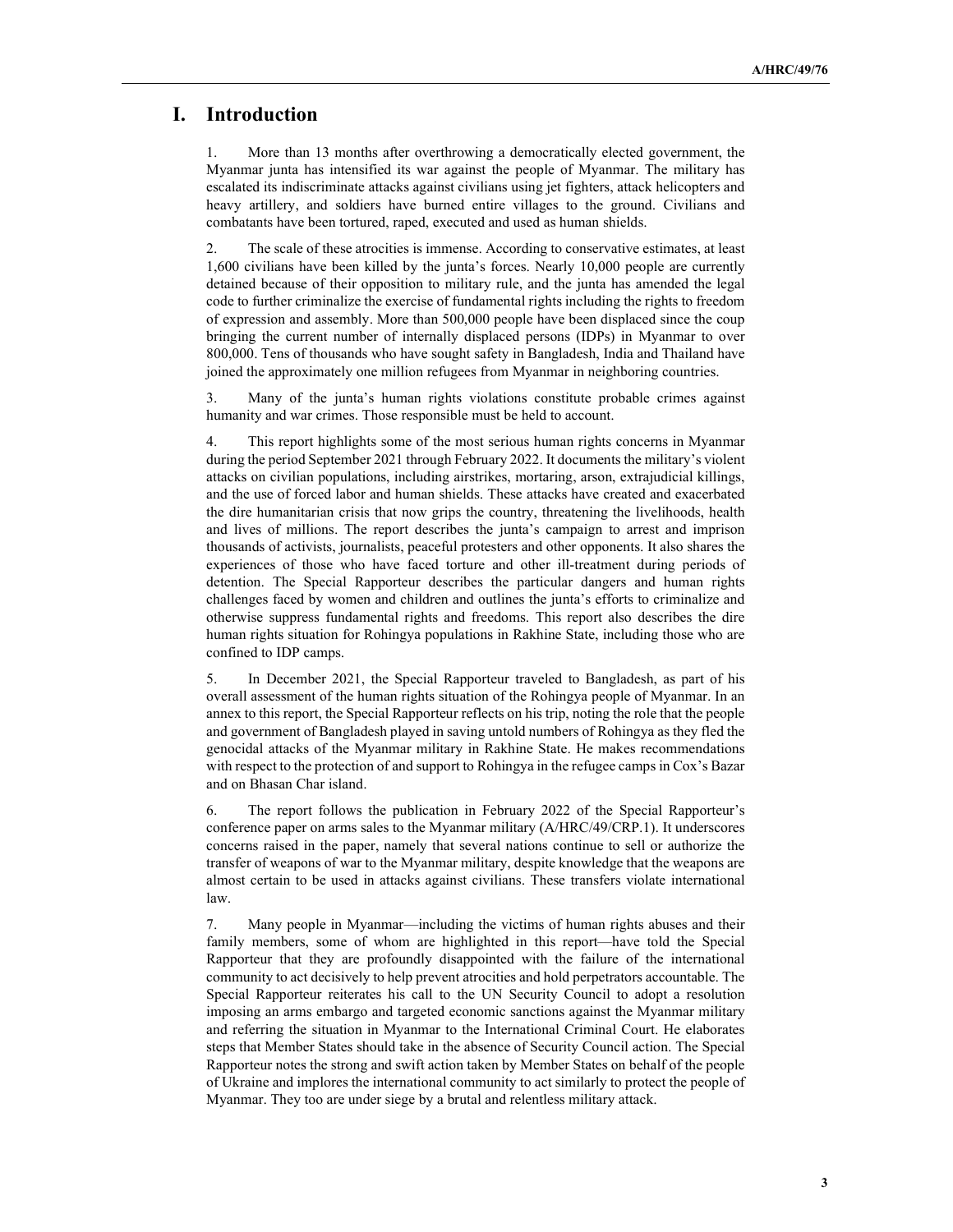8. The Special Rapporteur reiterates his deep admiration for the courage and resilience of the Myanmar people. He has been inspired by the bravery of survivors of human rights violations who have taken great personal risks to speak with him, by the resourcefulness of activists who have found new and creative ways to challenge military rule, and by the resilience of communities that have repeatedly rebounded from attacks over many months, years or decades. The Special Rapporteur is honored to share their stories, and their words, in this report. He is also grateful to the non-governmental and civil society organizations, human rights defenders, local human rights groups, Member States and United Nations programs and agencies that contributed to this report.

## **II. The junta's violence and attacks on civilians**

9. The military continues to attack civilian populations using airstrikes, mortar fire, indiscriminate gunfire and arson. People in the custody of junta forces have been executed, tortured, raped and used as forced labor and human shields. Hundreds of thousands of civilians have been impacted by these grave human rights violations.

10. The junta's attacks on civilians have been perpetrated on a widespread and systematic basis. The Special Rapporteur stresses that these attacks constitute probable crimes against humanity including the crimes of murder, enslavement, forcible transfer, torture, rape and sexual violence. When the junta's attacks occur in the context of armed conflict, they constitute probable war crimes, including the crimes of wilful killing, torture and inhumane treatment, destruction of property, compelling service in hostile forces, unlawful transfer, pillaging, rape, sexual violence and displacing civilians. The perpetrators and architects of these crimes must be held to account. Given that these crimes have been committed with impunity by the Myanmar military for decades, and the fact that they have been orchestrated at the highest level of the military chain of command, the international community must act to ensure accountability.

11. During the reporting period, Chin and Kayah States and Sagaing and Magway Regions suffered a steep rise in violence, with junta forces targeting civilian populations and opposition armed groups countering with asymmetrical attacks on military units. Meanwhile, conflict has intensified in ethnic areas long affected by war, including Shan, Kachin and Kayin States. A ceasefire between the military and Arakan Army in Rakhine State that has been in place since late 2020 appears increasingly shaky.

#### **A. Attacks on civilians**

12. In the past six months, the Myanmar military's targeting of civilians has intensified significantly. The Armed Conflict Location & Event Data Project (ACLED), which aggregates media and NGO reporting, recorded 1,143 attacks on civilians, 81 airstrikes and 256 attacks using heavy artillery between 1 September 2021 and 25 February 2022.1 In Sagaing Region alone, 470 such attacks were registered during this period, compared to 213 attacks in the seven months following the coup and three in the year preceding the coup. The actual numbers may be higher. See Annex 1 for a map showing violent attacks throughout the country since the coup.

13. The military has utilized jet fighters, helicopters, heavy artillery and light weaponry to attack civilians. The military's tactics are clear violations of the principle of distinction, a fundamental tenet of international humanitarian law which requires that combatants distinguish between civilian and military targets.

14. The military's use of aerial bombardment against civilian populations has escalated significantly. An intense bombing campaign is currently underway in Kayah State and

<sup>&</sup>lt;sup>1</sup> Armed Conflict Location & Event Data Project (ACLED), https://acleddata.com/data-export-tool/, data exported 3 March 2022 (Myanmar data filtered for sub-event type "Attack" under the "Violence against civilians" type and sub-event types "Air/drone strike" and "Shelling/artillery/missile attack" under the event type "Explosions/Remote violence." The Special Rapporteur utilizes ACLED data as representative of the intensity of fighting and cannot vouch for its absolute accuracy.).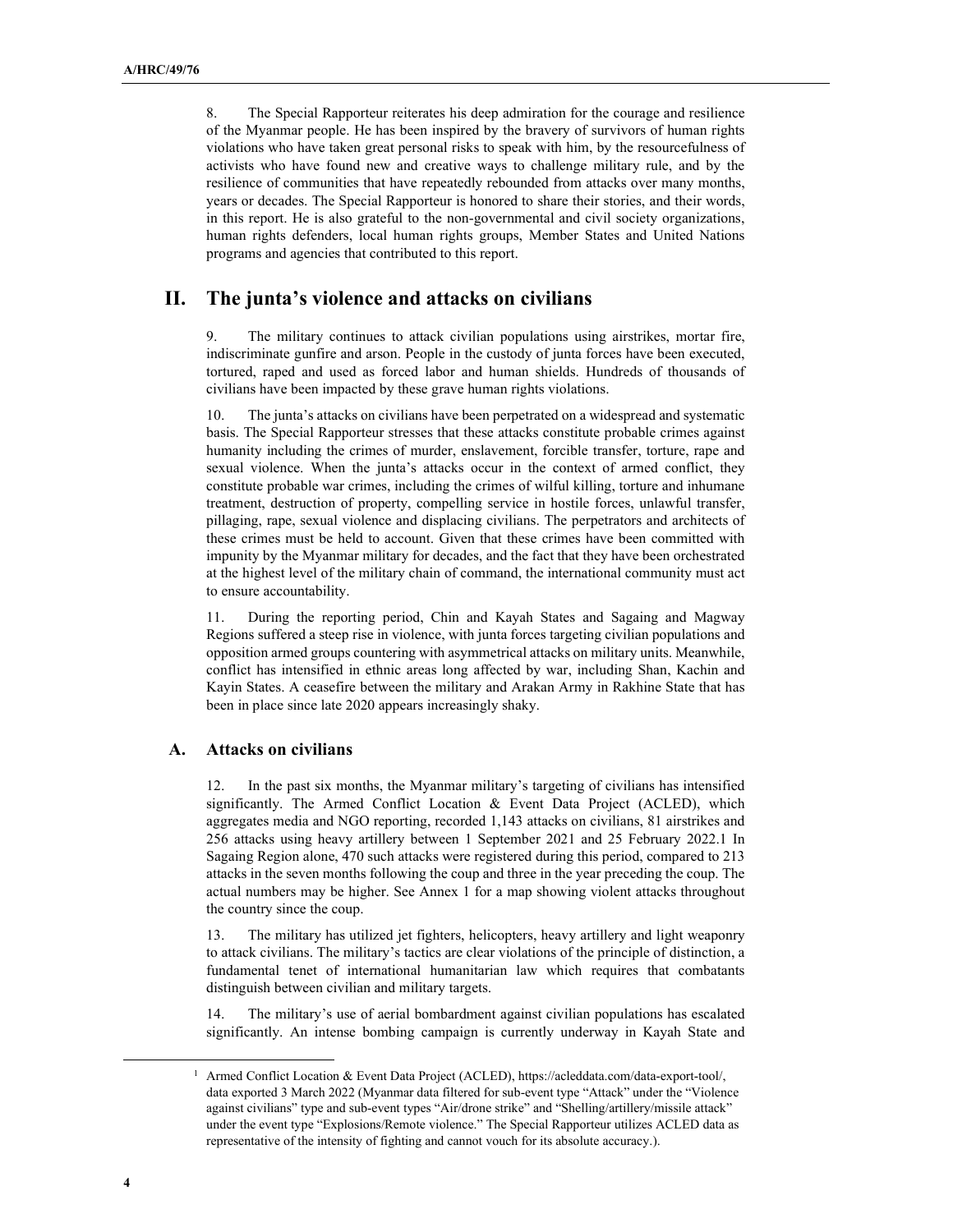bordering areas in southern Shan State, where the military faces stiff resistance from PDFs, the Karenni Nationalities Defense Force and the Karenni Army. Instead of limiting its attacks to combatants from these groups, the military has targeted civilians, including by striking the region's larger towns. The military has also pursued civilians as they flee, launching attacks on places where IDPs are sheltering.

15. A 26-year-old Karenni man who works to help IDPs and is himself displaced described the situation in Kayah State:

In the past, we've faced restrictions on transportation or travel. But now they are using the armed operations and airstrikes against us everywhere. There is not a day that we don't hear the sound of the helicopters and fighter jets. Sometimes they use the airstrikes to target the resistance. But they also target the civilians and IDPs. Sometimes even if they aren't attacking, the helicopters are flying around in the sky and looking for people. They have another kind of airplane they just use for surveillance. One or two days after that airplane comes, the jets will come to bomb. Since the airstrikes target the civilians, we don't feel secure. We feel like all of Karenni state has turned into a battlefield. For us, the IDPs, we fled from one place to another. Sometimes we flee because of the airstrikes, sometimes because of the fighting.<sup>2</sup>

16. The Special Rapporteur spoke with a Karenni man who lost two daughters, aged 15 and 12, while sheltering with other IDPs on 17 January 2022. The man explained:

At about 1am, the camp was bombarded. My two daughters were among the victims. They were sisters. I am not sure if it was the shrapnel or the bomb itself that dropped between my daughters. The two girls were thrown in different directions. The stomach and lower body were blown to pieces.<sup>3</sup>

17. He further described the dire situation for those who have been displaced, saying that as attacks on IDP locations continued, villagers had to flee deeper into forested areas. Thousands in his area were struggling to find food and water. He concluded by saying, "We would like the UN to know the true situation in Karenni State and Myanmar. The human rights in our country are being violated. Can you help us any way to gain true justice and true freedom?"

18. The Special Rapporteur reviewed reports of attacks in the area of Lay Kay Kaw, a town near the Thailand-Myanmar border in Kayin State. Beginning in December 2021, the military has indiscriminately attacked the area with heavy artillery, jet fighters and helicopters, resulting in civilian casualties and causing approximately 10,000 to flee the area, with several thousand crossing the border into Thailand. The military has reportedly shelled locations where IDPs were sheltering.

19. In first-hand testimony shared with the Special Rapporteur by the Karen Human Rights Group, a 17-year-old female IDP from the Lay Kay Kaw area described near constant attacks by the junta in December 2021: "The SAC launch mortars so we were afraid to stay. … We have been fleeing for five days and each day we slept in a different place. … When the fighting happens at the place where we flee, we need to flee to another place."<sup>4</sup> A 51-year old day-laborer and father of four said, "During the airstrikes, SAC dropped bombs and fired machine guns [from helicopters and jets] so bullets [and bombs] fell from the sky just like rain. … We did not feel secure to stay anymore, and then we had to flee."<sup>5</sup>

#### **B. Forced displacement**

20. The junta's relentless targeting of civilians and rampant human rights violations have contributed to widespread displacement, compounding the humanitarian crisis. As of 28

<sup>&</sup>lt;sup>2</sup> Interview with Myanmar Human Rights Project, Schell Center for International Human Rights at Yale Law School, 11 March 2022.

<sup>&</sup>lt;sup>3</sup> Interview with Special Rapporteur, 19 January 2022.

<sup>4</sup> Karen Human Rights Group interview shared with the Special Rapporteur.

<sup>5</sup> Ibid.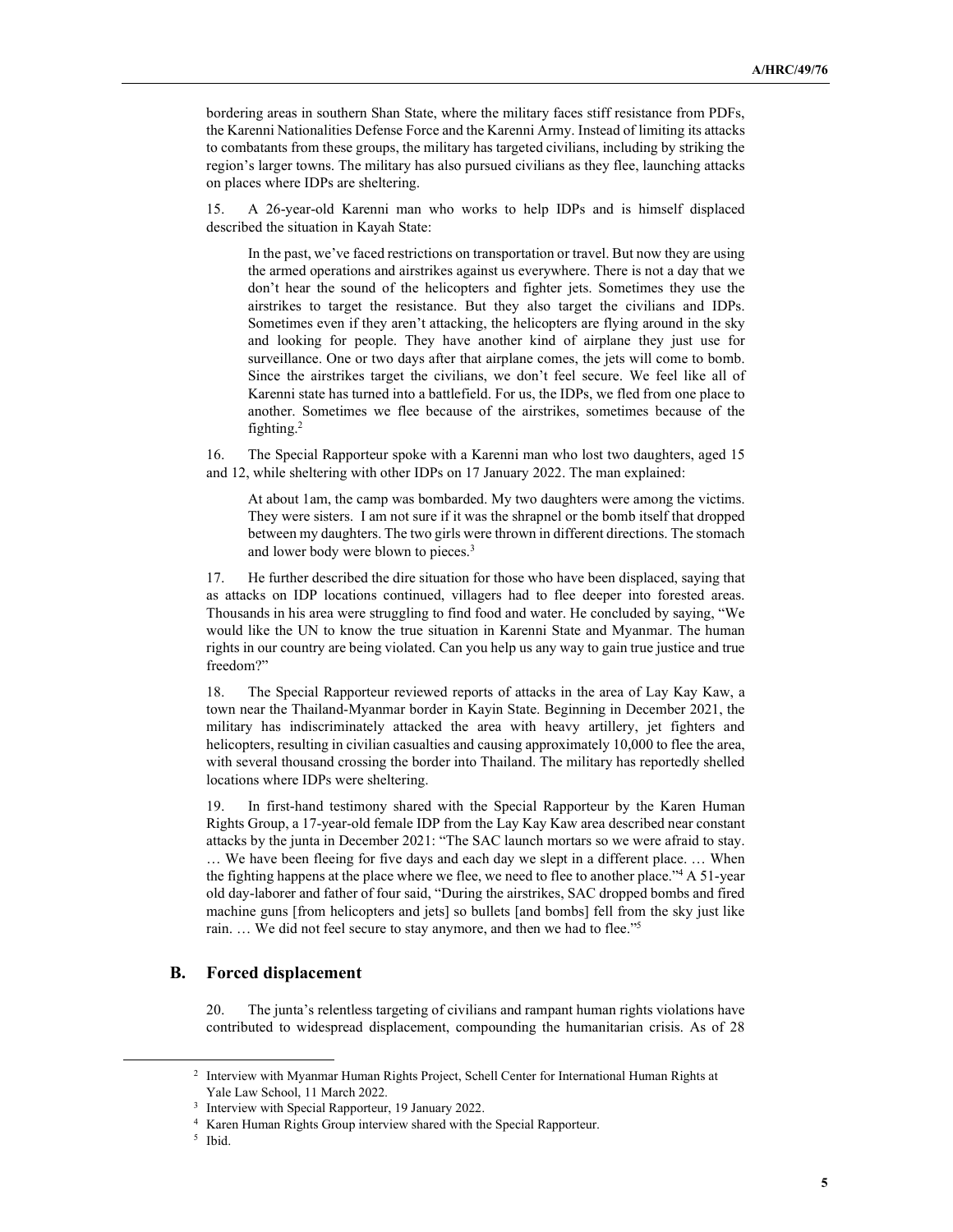February 2022, there were 873,000 IDPs in Myanmar, according to UNHCR.6 503,000 people have been displaced since the coup, with 235,000 displaced since 1 December 2021. This is a dramatic increase in displacement in a country already suffering from many protracted conflicts.

21. The intense fighting in Kayah State, coupled with the military's airstrikes targeting towns and other civilian locations, has led to massive new displacement. Recent reports indicate that more than half of Kayah State's 300,000 people have been displaced because of the persistent airstrikes and attacks by the military, $7$  including 80 percent of the population of Loikaw, Kayah State's capital.<sup>8</sup> More than 170,000 people have been displaced in Sagaing Region since the coup.<sup>9</sup>

22. Although many IDPs in situations of protracted displacement reside in IDP camps with rudimentary infrastructure, many of the newly displaced are sheltering in forested areas or other hiding places with only the supplies they were able to carry when fleeing their homes. They often lack access to food, drinking water, sanitation and medical supplies.

#### **C. Destruction of civilian property**

23. After civilians have fled their homes because of military aerial attacks and shelling, soldiers and pro-junta militias will often destroy homes, churches, schools and other civilian structures. The military appears to be using arson and the destruction of civilian property in a widespread and systematic manner, looting and burning villages and large sections of towns to the ground in several parts of the country. According to Data for Myanmar, as of 7 March 2022, the military and its allies have burned approximately 6,719 civilian structures since the coup.<sup>10</sup> More than 4,500 of these structures have been destroyed since the beginning of the year.

24. In September 2021, after an attack in Chin State that reportedly killed dozens of Myanmar military soldiers, the military bombed civilian areas and burned homes in Thantlang Town. In the months since, junta forces have burned hundreds of homes and civilian structures in Thantlang. Satellite imagery and drone footage show the extent of destruction and corroborate witness testimony suggesting the responsibility of the military.<sup>11</sup> Leaked military documents authorizing operations to "clear" the area suggest a planned campaign of arson. The documents described a "special clearance operation" in Chin State commencing in October 2021 during which soldiers were authorized to use "ground zero level" tactics.12 Nearly all of Thantlang's civilian population has been displaced. Soldiers have also burned several nearby villages.

25. Since late January 2022, the military has carried out a massive and coordinated campaign of arson in Sagaing Region, with the apparent aim of rooting out resistance from PDFs and other anti-coup armed groups in the region. Over 1,000 buildings were reportedly burned in several villages in the span of just five days.

https://www.facebook.com/data4myanmar/posts/1571395406561992.

https://www.washingtonpost.com/world/interactive/2021/myanmar-military-burn-villages-tatmadaw/.

<sup>6</sup> UNCHR, Myanmar Emergency Update, 1 March 2022, https://reporting.unhcr.org/document/1848.

<sup>7</sup> See, for example, Karenni Human Rights Group and Network for Human Rights Documentation – Burma, "The World Must Know," February 2022, https://progressivevoicemyanmar.org/wpcontent/uploads/2022/02/FINAL-The-World-Must-Know.pdf. More recent reports by NGOs on the ground in Kayah State indicate that the total displaced population may have reached 200,000.

<sup>8</sup> UNHCR, Myanmar Emergency Overview Map, 17 January 2022, https://reliefweb.int/sites/reliefweb.int/files/resources/220117\_SE%20MM\_Displacement%20Overvi ew\_Final.pdf.

<sup>&</sup>lt;sup>9</sup> UNCHR, supra note 6.

<sup>&</sup>lt;sup>10</sup> Data for Myanmar, 9 March 2022,

<sup>&</sup>lt;sup>11</sup> See, for example, Carolina Jordá Álvarez, Human Rights Watch, "A Month of Fires in Thantlang, Myanmar: Satellite Imagery, Thermal Anomalies Data Show Numerous Burnings," 30 November 2021, https://www.hrw.org/news/2021/11/30/month-fires-thantlang-myanmar.

<sup>&</sup>lt;sup>12</sup> Meg Kelly, et al, "'Burn it all down': How Myanmar's military razed villages to crush a growing resistance," Washington Post, 23 December 2021,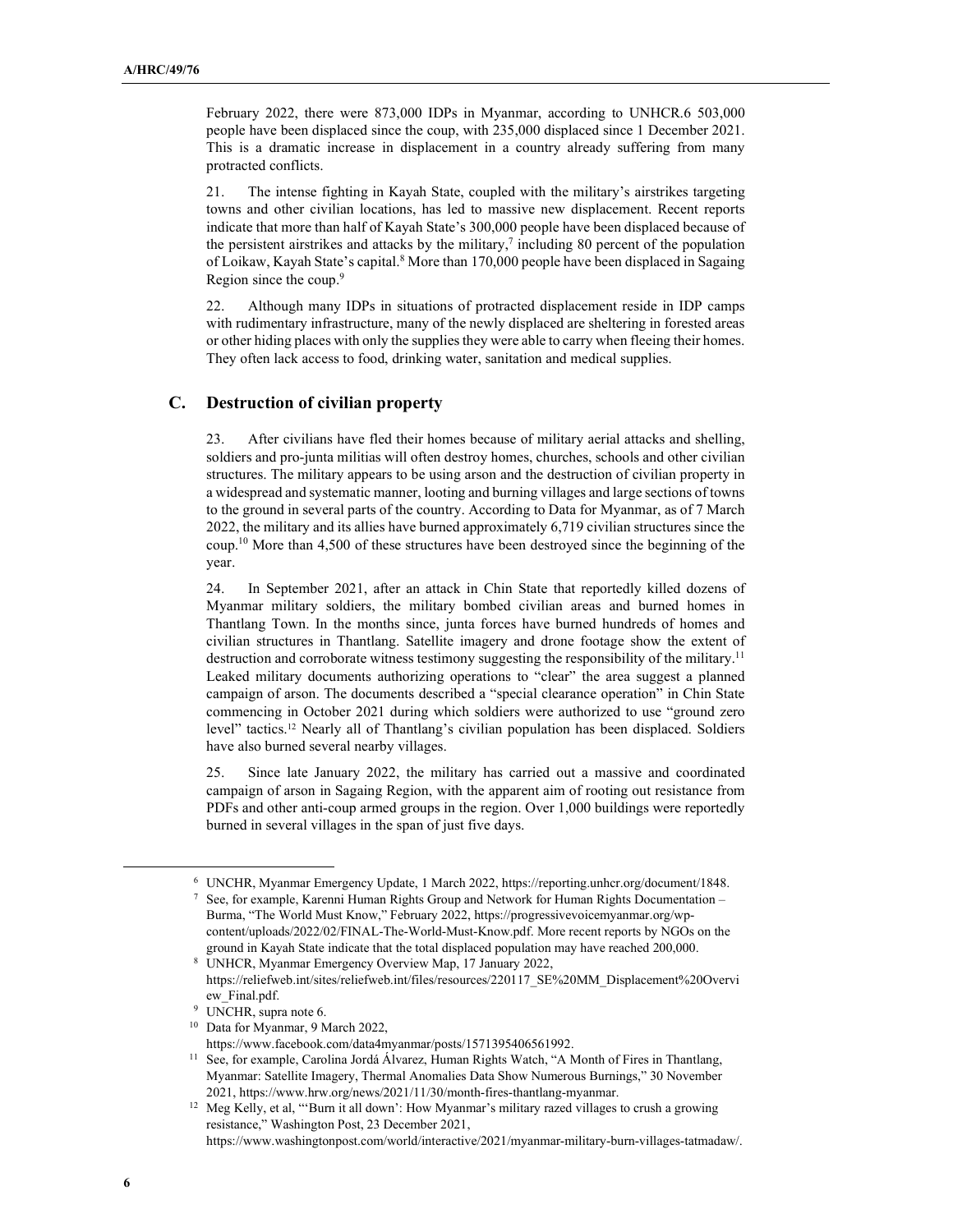26. The military has also burned homes during its recent attacks in Kayah State. In early March 2022, a Karenni man whose home in Demoso Township had been burned down two days prior described the situation in his area while fleeing fresh attacks:

My village was burned down by the junta. There are no villagers left in my village. All of the villages in my area are the same. In some villages, they only burned three or four houses and then they moved on to the next village. In other villages, they burned all of the houses. If they saw any villagers, they shot at them or burned them alive. The villagers are very terrified.<sup>13</sup>

#### **D. Killings of civilians**

27. Estimates of deaths at the hands of military or pro-junta forces vary widely, reflecting methodological differences, the difficulty of recording deaths nationwide, and the magnitude of atrocities committed by the junta. Civilian deaths likely number at least 1,600 and could be much higher.<sup>14</sup> The Special Rapporteur separately addresses murders resulting from torture below.

28. In addition to fatalities associated with indiscriminate attacks, the military has repeatedly executed individuals in its custody, at times in mass murders of detained civilians. On 24 December 2021, soldiers massacred at least 35 civilians in Hpruso Township, Kayah State.<sup>15</sup> The victims included women, at least one child and two aid workers affiliated with Save the Children, a humanitarian organization. The bodies of many victims had been burned beyond recognition. The hands of some of the victims appear to have been bound before they were murdered. Military personnel and pro-junta groups have routinely burned the bodies of victims, apparently in an attempt to conceal evidence or spread terror among the local population.

29. The Special Rapporteur spoke with the mother of a 15-year-old boy who was one of those murdered on 24 December 2021. She told the Special Rapporteur that her son was riding in a truck and helping to make a gas delivery to earn money on the day soldiers murdered him:

Early that morning he picked up my phone call, but later I could not communicate with him anymore. I didn't know what happened to my son. Later the news was reported about the killings, and people told me about what happened. … I did not get the body. I didn't dare to go there. I just asked the wife of the driver [with whom he was riding], and she said that she saw my son's clothes. … In the morning, he left without expecting that he would be killed. I don't know why my son and the others were killed. … We hate the brutal act of killing people. We feel a lot of pain. Sometimes we cry while we are eating because we miss our son so much.<sup>16</sup>

30. The Special Rapporteur spoke with a young activist who fled Yangon after he was attacked during peaceful protests and police issued a warrant issued for his arrest. The activist is now in hiding in Sagaing Region and recalled frequently fleeing military attacks, including by helicopters firing machine guns into villages where he was hiding. Only days before he

<sup>&</sup>lt;sup>13</sup> Interview with Myanmar Human Rights Project, Schell Center for International Human Rights at Yale Law School, 5 March 2022.

<sup>&</sup>lt;sup>14</sup> See, for example, Assistance Association for Political Prisoners-Burma, "Daily Briefing in Relation to the Military Coup," 11 March 2022, https://aappb.org/?p=20551 (reporting 1652 killings by junta forces); ALTSEAN Burma, "Coup Watch Special Edition: A year of struggle in Burma," 9 February 2022, https://progressivevoicemyanmar.org/wp-content/uploads/2022/02/2056-CoupWatch-specialedition.pdf ("2,610 civilians … killed as a result of coup-related violence.").

<sup>&</sup>lt;sup>15</sup> See, SC/14754, Security Council Press Statement on Situation in Myanmar, 29 December 2021, https://www.un.org/press/en/2021/sc14754.doc.htm#; Fortify Rights, "Ongoing War Crimes in Karenni (Kayah) State, Myanmar: May 2021 – January 2022," February 2022, https://www.fortifyrights.org/downloads/Ongoing%20War%20Crimes%20in%20Karenni%20%28Ka yah%29%20State%2C%20Myanmar%20-%20Fortify%20Rights%20Flash%20Report%20- %20EN.pdf, p. 16-21.

<sup>16</sup> Interview with Myanmar Human Rights Project, Schell Center for International Human Rights at Yale Law School, 11 March 2022.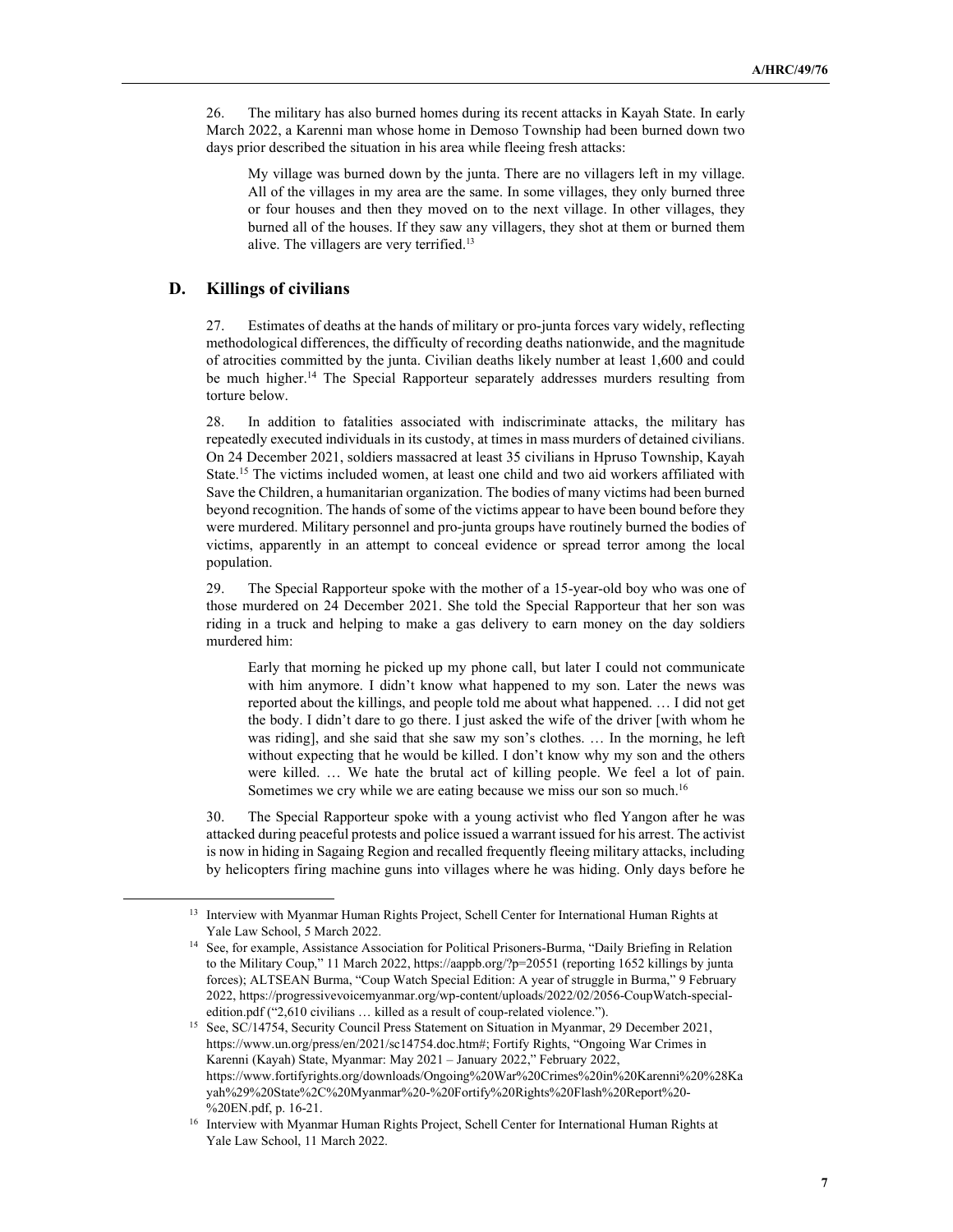spoke to the Special Rapporteur, he fled a village that was under attack by the military and upon his return he and other villagers discovered nine badly burned bodies. He told the Special Rapporteur:

When the military came into the village, we ran away from the village for our safety. [Later] we came back and saw nine bodies. We checked the bodies. We saw that the military had shot them in the head. We saw that their brains were leaking out the back of their heads.<sup>17</sup>

31. Opposition groups have also carried out targeted killings of non-combatants, including police officers, junta-appointed officials and alleged informants. The Special Rapporteur reiterates that the killing of non-combatants or those placed hors de combat including wounded or detained fighters—violate the right to life, regardless of the political and military affiliations of the victims.

#### **E. Forced labor and using civilians as human shields**

32. The Special Rapporteur is concerned that the escalation of armed conflict and displacement throughout the country is accompanied by a rise in forced labor, with patterns repeating those seen in previous cycles of violence and unrest over several decades. The Special Rapporteur reviewed firsthand accounts of forced labor collected by NGOs, including descriptions of cases involving up to 100 victims. The International Labour Organization indicated that its forced labor monitoring had been disrupted by the coup, but that community-based organizations reported an increase in forced labor by the military. Some victims of forced labor have also reportedly been executed.

33. Human rights groups and media have reported on the military's use of civilians as human shields, including during firefights with opposition armed groups. Some of those used as human shields in conflict zones have been minors, according to credible information shared with the Special Rapporteur.

34. The Special Rapporteur is concerned about reports of forced recruitment by the Myanmar military, including minors. Given the proliferation of conflict fronts in Myanmar and analysis of military manpower, defections and recruitment pressures, the Special Rapporteur is concerned that there will be a return to the widespread use of forced and underage recruitment by the military.

## **III. Humanitarian emergency**

35. The junta is directly responsible for the rapidly deteriorating humanitarian situation in Myanmar, which threatens human rights enumerated in the Universal Declaration of Human Rights, including the rights to food, shelter, health, and an adequate standard of living. The junta's obstruction of humanitarian aid and attacks on aid workers in the context of armed conflict, as described below, violate international humanitarian law.<sup>18</sup>

36. The military junta has driven Myanmar into a humanitarian catastrophe marked by crumbling health infrastructure, half the nation falling into poverty, rampant inflation, fuel price increases, the COVID-19 pandemic and the obstruction of aid delivery. The UN Office for the Coordination of Humanitarian Affairs (OCHA) estimates that a four-fold increase in funding from the donor community is needed to meet targets for humanitarian assistance in Myanmar, with further support needed for refugee populations in Bangladesh and Thailand. Even if those targets are met, millions in need of aid will go without. The Special Rapporteur is deeply concerned that, without stronger action from the international community, they will become considerably worse, resulting in untold numbers of deaths and suffering on a massive scale.

<sup>&</sup>lt;sup>17</sup> Interview with Special Rapporteur, 6 March 2022.

<sup>&</sup>lt;sup>18</sup> International Committee of the Red Cross, "Rule 55, Access for Humanitarian Relief to Civilians in Need," Customary IHL Database, https://ihl-databases.icrc.org/customaryihl/eng/docindex/v1\_rul\_rule55.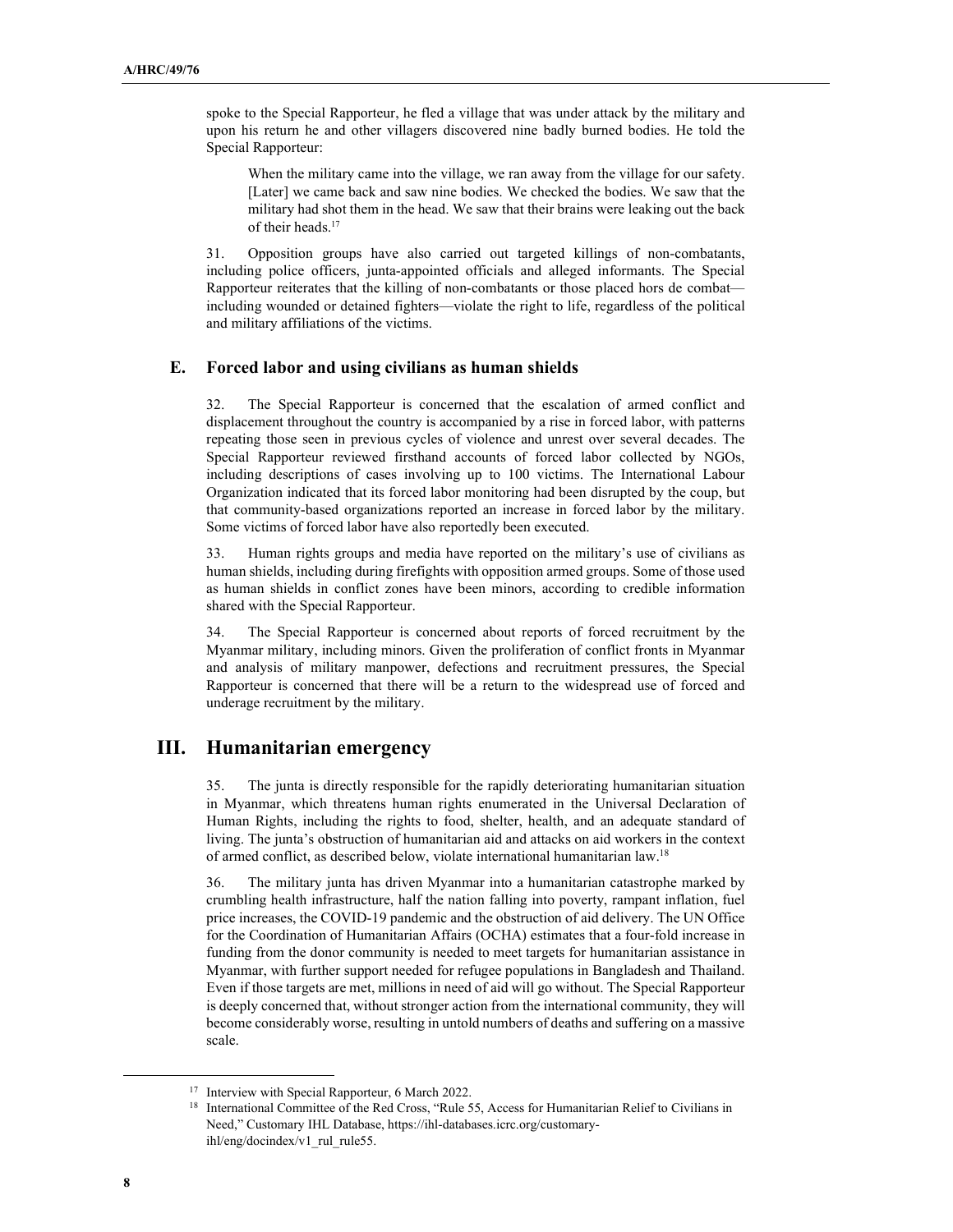37. The World Health Organization estimates that health service disruptions, unless rectified, will result in an additional  $47,156$  avoidable deaths in 2022.<sup>19</sup> Late last year, the United Nations Development Programme predicted that nearly half of Myanmar's population would be in poverty by early 2022 and that urban poverty would triple because of the pandemic and the unfolding political crisis.<sup>20</sup> More than 13 million people currently face moderate or severe food insecurity.<sup>21</sup> OCHA estimates that 14.4 million people require humanitarian assistance in 2022.<sup>22</sup>

38. The lack of trust in the junta continues to undermine public health programs, including the response to the COVID-19 pandemic. Myanmar's vaccination rate is the lowest among ASEAN countries and COVID-19 tests are hard to secure, leaving the population extremely susceptible to future waves of infection and creating an environment that could give rise to new variants.<sup>23</sup>

#### **A. Obstruction of delivery of humanitarian aid**

39. The junta has responded to the deepening crisis in Myanmar by weaponizing desperately needed humanitarian aid. The Special Rapporteur received credible reports that junta authorities have expressly ordered village leaders to not accept aid from international non-governmental organizations (INGOs) without prior authorization. Humanitarian actors have had to contend with multiple checkpoints along transportation routes, with workers being subjected to invasive searches, including of their mobile devices. Authorities regularly confiscate or destroy food, medicine, clothing and other goods.

40. Humanitarian organizations' concerns for the safety of their staff have also impacted the delivery of aid. INGO staff have frequently been arrested or detained. Representatives of local organizations who play a critical role in the delivery of aid face an even greater risk. The populations most urgently in need of assistance are often those that humanitarian organizations have the most difficulty reaching.

41. Junta forces have routinely attacked health workers and infrastructure. A study by Physicians for Human Rights documented 128 attacks on health facilities, the arrest of 286 health workers, and the killing of 30 health workers in the year following the coup.<sup>24</sup> Medics treating opposition armed groups face acute risks, including the threat of arrest, detention, torture and sexual violence. In November 2021, soldiers detained nine female medics, including teenagers, during a raid on a PDF camp in Kalay Township, Sagaing Region. Reports indicate that at least some of the detainees may have been tortured while in detention.

42. UN agencies and humanitarian organizations have warned that the junta's imposition of bureaucratic hurdles has delayed or prevented the delivery of aid.<sup>25</sup> Organizations have

<sup>19</sup> OCHA, Humanitarian Needs Overview 2022, December 2021, https://reliefweb.int/report/myanmar/myanmar-humanitarian-needs-overview-2022-december-2021, p. 34.

<sup>&</sup>lt;sup>20</sup> UNDP, "Myanmar urban poverty rates set to triple, new United Nations survey finds," 1 December 2021, https://www.undp.org/press-releases/myanmar-urban-poverty-rates-set-triple-new-unitednations-survey-finds.

<sup>21</sup> OCHA, Humanitarian Response Plan, Myanmar, January 2022, https://reliefweb.int/sites/reliefweb.int/files/resources/mmr\_humanitarian\_response\_plan\_2022 final.pdf, p. 10.

<sup>22</sup> Ibid.

<sup>&</sup>lt;sup>23</sup> As of 26 February, 45,202,278 vaccine doses had been administered, enough to administer two doses to roughly 42 percent of the population. World Health Organization, COVID-19 Emergency Dashboard: Myanmar, https://covid19.who.int/region/searo/country/mm.

<sup>&</sup>lt;sup>24</sup> Physicians for Human Rights, "'Our Health Workers are Working in Fear': After Myanmar's Military Coup, One Year of Targeted Violence against Health Care," January 2022, https://phr.org/wpcontent/uploads/2022/01/PHR\_Report\_Our-Health-Workers-Are-Working-in-Fear\_One-yearanniversary-of-the-Myanmar-Coup\_January-2022-Reduced.pdf. See also, World Health Organization, Surveillance System for Attacks on Health Care (SSA), Myanmar, 1 September 2021 – 22 February 2022, accessed 22 February 2022, https://extranet.who.int/ssa/Index.aspx.

<sup>&</sup>lt;sup>25</sup> See, for example, UN OHCHA, Myanmar Humanitarian Update No. 15, 15 February 2022 https://reliefweb.int/report/myanmar/myanmar-humanitarian-update-no-15-15-february-2022.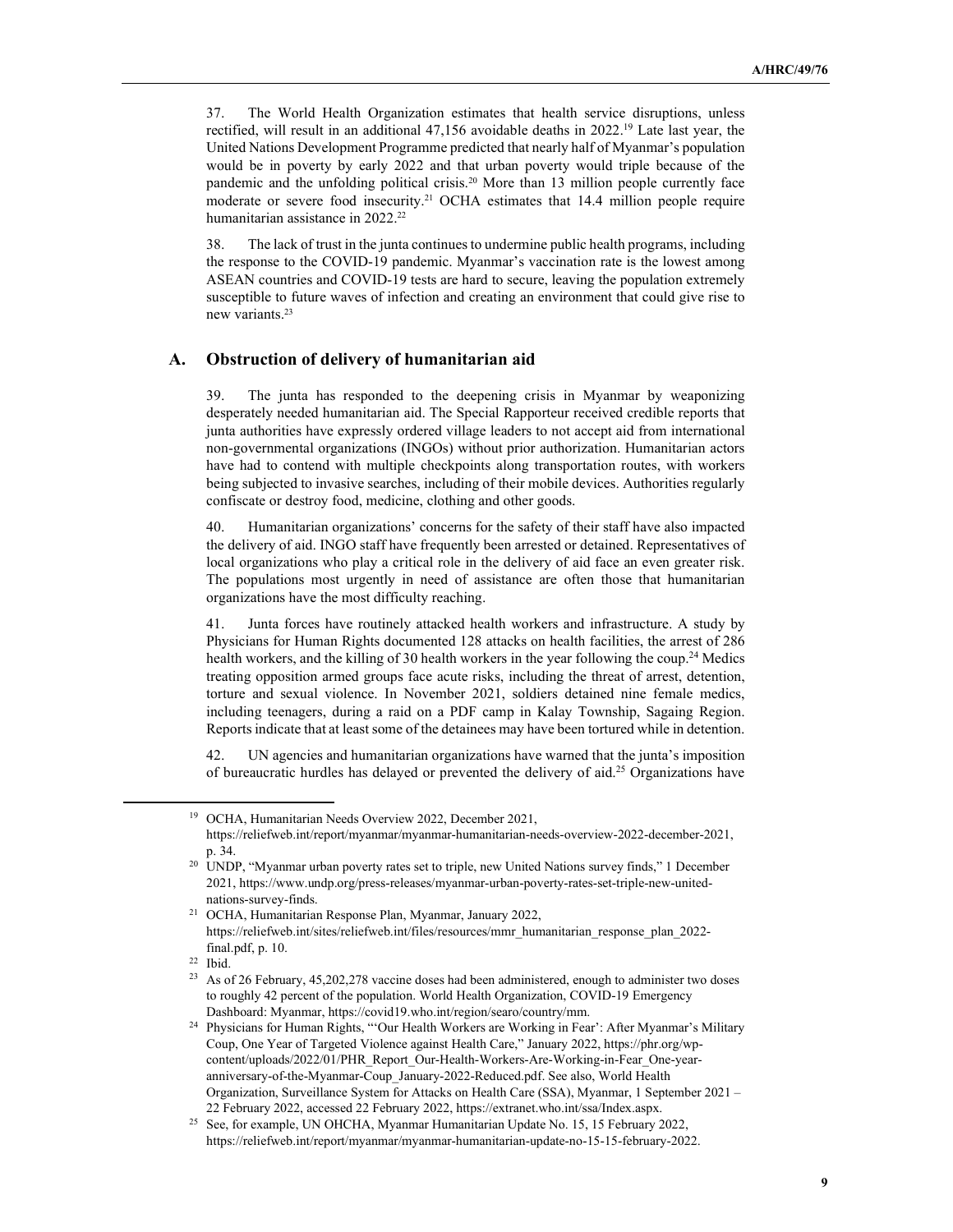experienced long delays in the authorization of travel or the approval of memorandums of understandings. The junta has also used the COVID-19 pandemic as a pretext for imposing travel restrictions that impede access to IDPs.

## **IV. The junta's persecution of its opponents**

43. The junta's suppression of opposition and dissent violate numerous human rights including the rights to freedom of expression, assembly, association, to life, to a fair trial, and to be free from arbitrary detention and torture. These actions contribute to ongoing widespread and systematic attacks on the civilian population and thus likely constitute crimes against humanity, including the crimes of murder, deprivation of liberty, torture, rape, sexual violence, persecution and other inhumane acts. The perpetrators of these acts must be held accountable.

#### **A. Ongoing non-violent opposition**

44. Led by large numbers of young people, including many young women, protest organizers have demonstrated great skill, tenacity and creativity in the mobilization of opposition despite the near constant threat of imprisonment or death. To save the lives of protesters from a military that has no reservations about shooting directly into crowds, protest leaders have adapted their tactics. Smaller "flash protests" are often held in the early morning hours. "Silent Strikes" have been organized to give large numbers of people safe ways to demonstrate. Despite orders and threats from the military junta for the public not to participate, large numbers of people refused to go out in towns and cities throughout the country on 10 December 2021, International Human Rights Day, and on 1 February 2022, the anniversary of the junta's attempted coup.

45. More than a year after the coup, thousands of civil servants, health workers, teachers and lawyers continue to participate in a nationwide Civil Disobedience Movement (CDM) by refusing employment at state institutions. Activists have organized crowdsourcing initiatives to provide financial support to individuals and families that have foregone paychecks to demonstrate their opposition to military rule. The CDM has played an important role in undermining the junta's efforts to gain control of the country.

46. The Special Rapporteur spoke with a shopkeeper who described how she refuses to sell goods made by companies connected to the military in an attempt to deprive the junta of funds. She said:

As you know, in Myanmar they arrest whoever they want. They will arrest the mother. If they can't get the mother, they will take the children. That's how it is. We can't make any moves. Our hands and legs are tied. We cannot explain the SAC's violence to other countries. So why boycott? As long as we buy their products, it's like we're supporting them, making them even richer. That's why it's important to remember that every person's action counts. We all have to act together. We'll keep up this attitude. We won't buy their goods, nor will we sell to them.<sup>26</sup>

#### **B. Attacks on peaceful protesters**

47. Given the risk mitigation strategies adopted by protest organizers, there have been fewer fatalities and injuries resulting from attacks by junta forces than in the months immediately following the coup. It is important to note that this does not reflect a change in the tactics of the junta, which continues to use deadly force against peaceful protesters.

48. On 5 December 2021, a military truck moving at high speed rammed a group of dozens of individuals participating in a peaceful flash mob protest in Yangon's Kyimyindaing Township. During the attack authorities also opened fire with live ammunition. Local media reported at least four fatalities and 15 arrests at the scene of the

<sup>26</sup> Interview with Special Rapporteur, 17 January 2022.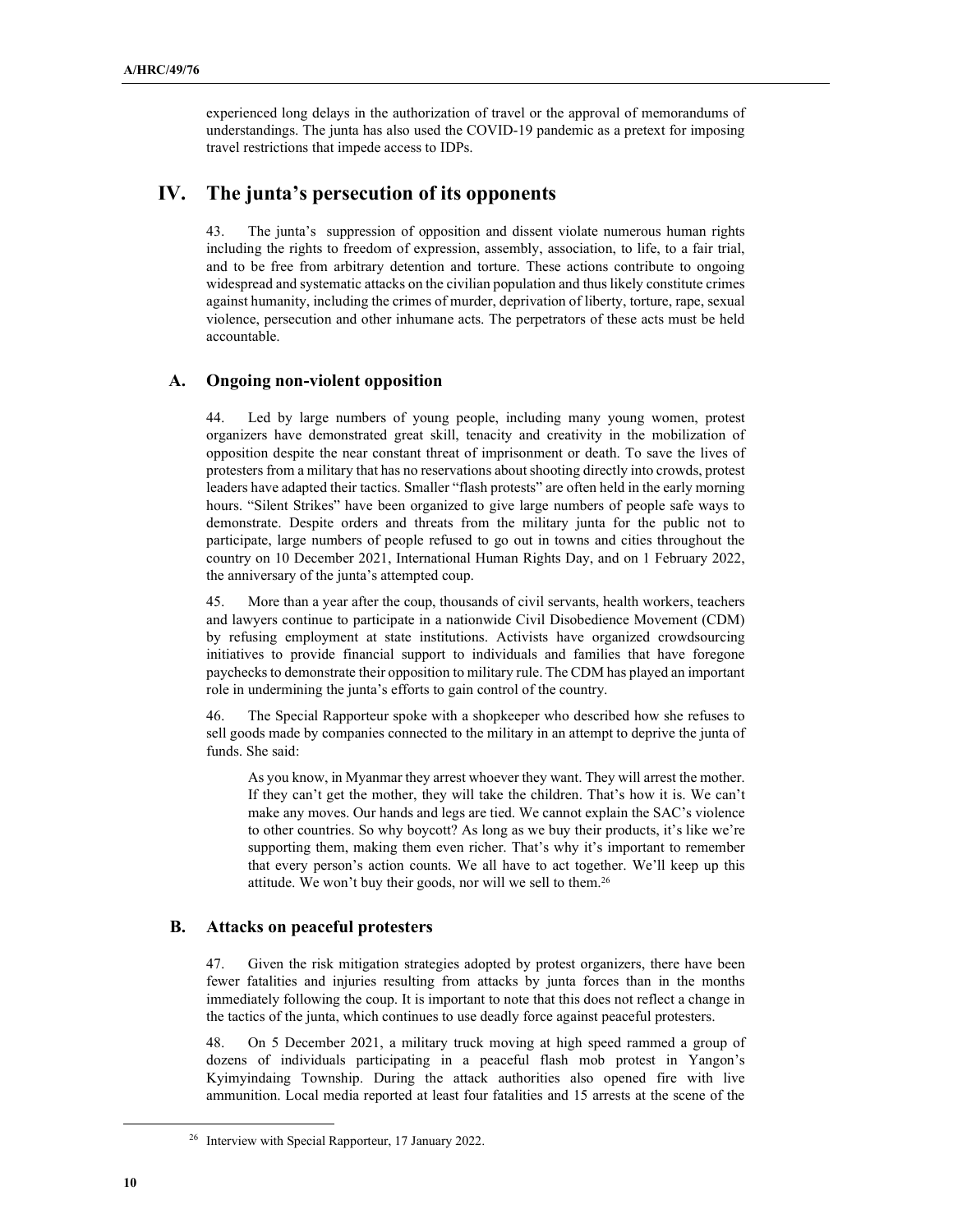attack. The *Global New Light of Myanmar*—a junta-controlled publication—described the incident as a "crowd dispersal operation" conducted "in line with the regulations," despite the fact that the violent and unprovoked attack on peaceful protesters was caught on camera by several protesters and residents of the neighborhood.<sup>27</sup>

49. A young protest leader who narrowly avoided arrest on 5 December 2021 told the Special Rapporteur what he saw:

We arrived at the strike location, and the strike group and public from Yangon met together and started the protest. The strike title was "Freedom from Fear." The soldiers arrived only one minute after the protest leaders started shouting. The soldiers yelled at the protesters loudly and swore at the protesters. Some of my friends didn't see the military truck coming. … I yelled, "The military truck is coming." But they didn't hear me because the people were shouting loudly. They continued with their protest. I still cannot forget the sound of the military attacking the people. I can't get it out of my mind. Some people were able to avoid the truck, but others didn't see it and were hit. Some people were stuck under the truck.<sup>28</sup>

50. Authorities have rammed peaceful protesters with vehicles on several occasions over the past six months. An 11 September 2021 attack on protesters riding motorbikes left one woman dead. During a "Six Twos" protest in Monywa, Sagaing Region, a pregnant woman reportedly suffered a miscarriage after being knocked from a motorbike and soldiers reportedly opened fire on two young men, injuring and arresting one.

#### **C. Arbitrary arrest and detention**

51. In the past six months, the junta has continued its campaign to suppress dissent, arresting and detaining activists, journalists, peaceful protesters, civil society leaders and politicians. According to AAPP-B, as of 11 March 2022, 12,598 persons had been arrested in relation to their pro-democracy activities or opposition to military rule since the 1 February 2021 coup.<sup>29</sup> Of this total, 9,588 remain in detention. Authorities have issued arrest warrants for a further 1,973 individuals.

52. The Special Rapporteur has continued to receive credible reports of the targeting of the family members of individuals who have managed to evade arrest. Authorities have detained the children or elderly relatives of people with outstanding arrest warrants. AAPP-B has documented the arrest of 320 individuals who have been "detained as a hostage," 266 of whom reportedly remain in custody as of 7 March 2022.

#### **D. Torture, other ill-treatment, and deaths in custody**

53. The Myanmar military has continued to use torture and ill-treatment in prisons, police stations, military bases and other places of detention. Given the lack of access to the thousands of individuals currently being detained by the junta, it is difficult to ascertain the full scope of violations suffered by those in detention. However, the Special Rapporteur's direct engagement with individuals released from custody, media reports, letters

<sup>&</sup>lt;sup>27</sup> "Press release on circulating misinformation about crowd dispersal of security forces in Kyimyindine Township," Global New Light of Myanmar, 7 December 2021, https://www.gnlm.com.mm/pressrelease-on-circulating-misinformation-about-crowd-dispersal-of-security-forces-in-kyimyindinetownship/. The officer who organized the attack on the protesters was reportedly honored for "outstanding performance under military rule" during an Independence Day ceremony on 4 January 2022. "Yangon Vehicle Ramming Commander Honored by Myanmar Junta Leader," Irrawaddy, 6 January 2022, https://www.irrawaddy.com/news/burma/yangon-vehicle-ramming-commanderhonored-by-myanmar-junta-leader.html.

<sup>28</sup> Interview with Special Rapporteur, 5 March 2022.<br><sup>29</sup> Assistance Association for Political Prisoners-Burma

<sup>29</sup> Assistance Association for Political Prisoners-Burma, "Daily Briefing in Relation to the Military Coup," 11 March 2022, https://aappb.org/?p=20551.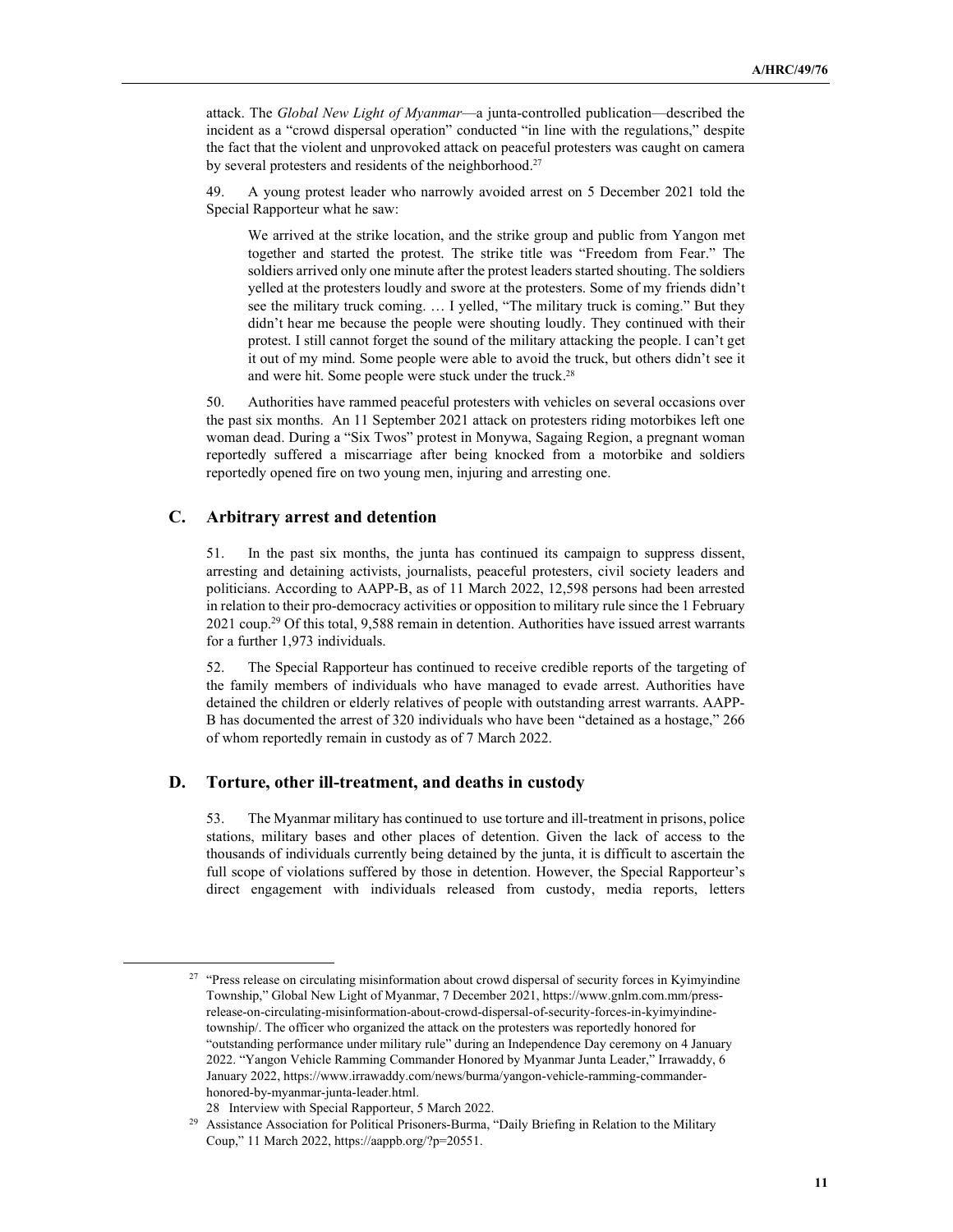surreptitiously sent by detainees and reports by lawyers who have had contact with detained clients paint a picture of grievous abuse that continues on a massive scale. $30$ 

54. Accounts from torture victims and eyewitnesses indicate that security forces have used torture to extract information or confessions during interrogation sessions and have also tortured detainees as a means of punishment or retribution. Methods employed include punching, kicking, stabbing, striking with sticks or rods, beating with the butts of guns, shocking with electrical devices, burning skin and genitalia, ripping out fingernails, stress positions, and deprivation of food and water. Accounts of torture frequently involve the use of tactics designed to humiliate victims. Many female detainees—and some male detainees have suffered sexual harassment, sexual assault or rape. Some torture victims have been minors. Those injured during torture or interrogation sessions rarely receive any sort of medical treatment.

55. The Special Rapporteur spoke to a former university student who is now a protest leader in Yangon. After being arrested in July 2021, he was tortured. He told the Special Rapporteur:

Once, on 30 July 2021, about 30-40 police and soldiers attacked us. They opened fire on us using rubber bullets and real bullets. Out of 30 of them, about ten were wearing civilian clothes. The rest were wearing uniforms. They arrested me and took me to the interrogation center. They tortured me and did not give me any water. They beat me with a bamboo stick, but it was not a normal bamboo stick. There was a cloth wrapped around it and they poured oil on it and then set it on fire. They also accused me because I had a flag from our university group. They also pulled out bullets and said they were mine. But they were not mine. They were just accusing me.<sup>31</sup>

56. The protest leader was subsequently released. Despite his experience, he continues his work as a protest leader. He told the Special Rapporteur:

I think about two things. First, I know that what we need is federal democracy. But second, I am also afraid of the military's weapons. When I compare those two things, I know what is more important. I know it's more important to have democracy. So I continue to join the protests.

57. The UN Human Rights Office has identified at least 325 people, including 16 children, who have died in custody (A/HRC/49/72).

#### **E. Politically motivated trials and convictions**

58. The rule of law has completely collapsed since the military coup, negating modest improvements made during the preceding decade of civilian rule.<sup>32</sup> "Trials" have been held behind closed doors and inside prisons, preventing access by the public or media. Individuals have been convicted based on confessions extracted by torture or "secret" evidence that is never presented in court. According to AAPP-B, at least 955 individuals have been convicted on politically motivated charges since the coup, including more than 100 convicted in absentia.<sup>33</sup>

59. In December 2021, President Win Myint and State Counsellor Aung San Suu Kyi were convicted of incitement and violating COVID-19 restrictions, and in January 2022 Aung San Suu Kyi was convicted of illegally importing walkie talkies. She faces more than a dozen additional charges. The junta has also detained hundreds of members of the NLD,

<sup>&</sup>lt;sup>30</sup> See, for example, Victoria Milko and Kristen Gelineau, "Myanmar military uses systematic torture across country," Associated Press, 28 October 2021, https://apnews.com/article/myanmar-torturemilitary-prisons-insein-abuse-390fe5b49337be82ce91639e93e0192f.

<sup>&</sup>lt;sup>31</sup> Interview with Special Rapporteur, 4 March 2022.

<sup>32</sup> See, International Commission of Jurists, "Myanmar: A year after military takeover, no rule of law or judicial independence," 10 February 2022, https://www.icj.org/myanmar-a-year-after-militarytakeover-no-rule-of-law-or-judicial-independence/.

<sup>33</sup> AAPP-B, supra note 29.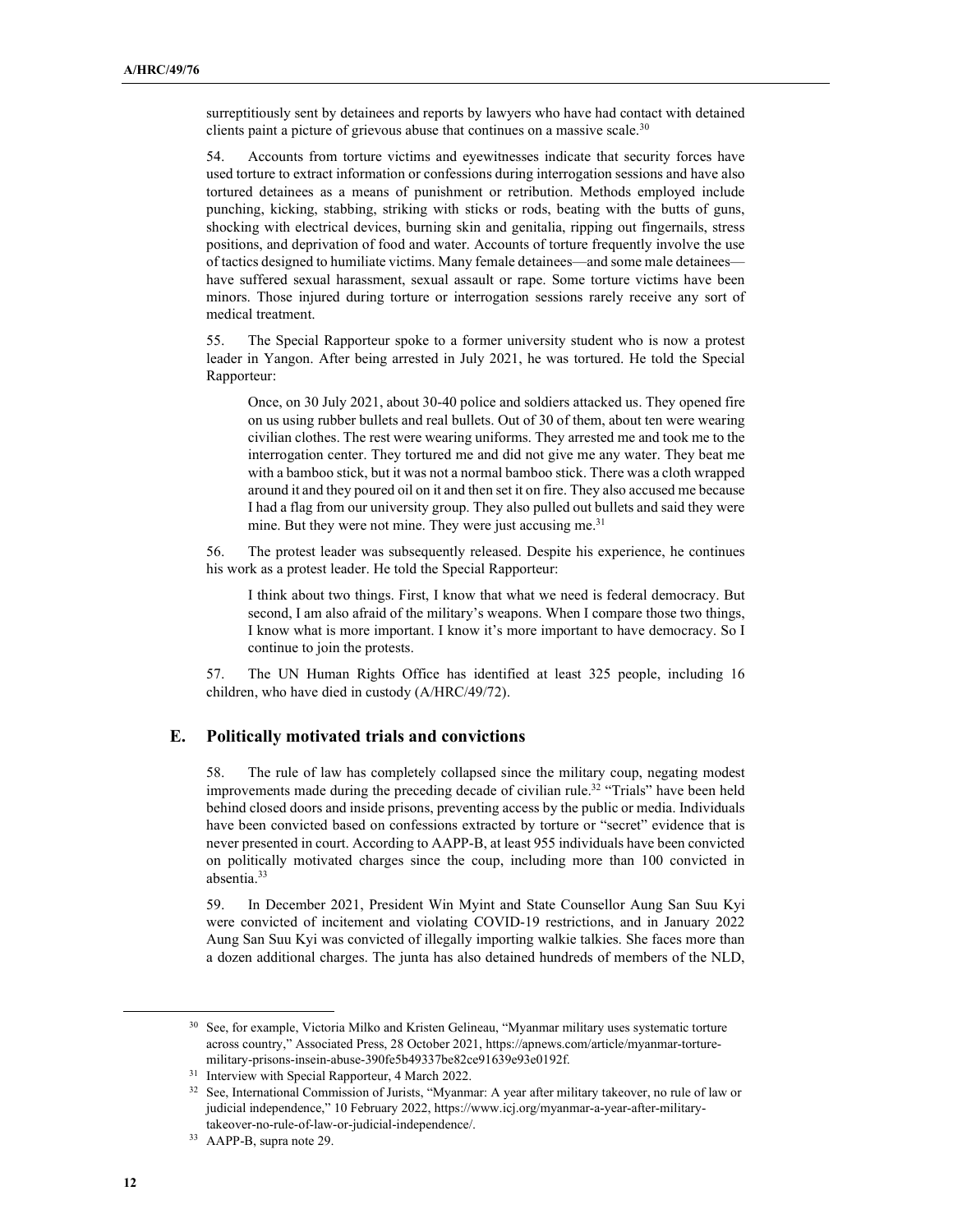including 13 out of 14 former regional and state NLD Chief Ministers. Some have already been convicted.

## **V. The rights of women and girls**

60. For more than two decades, Myanmar has failed to meet its obligations under the Convention on the Elimination of All Forms of Discrimination against Women, a treaty to which it acceded in 1997. Since the February 2021 coup, the junta has been directly responsible for a spiraling human rights crisis for women and girls, including abuses that constitute crimes against humanity and war crimes.

61. Armed conflict, civil strife and the COVID-19 pandemic have greatly increased the risks faced by women and girls across Myanmar. Women and girls in conflict zones are particularly vulnerable to human rights violations, including sexual violence, arbitrary detention and forced labor. The Special Rapporteur fears that the violence and instability plaguing Myanmar may force some women into prostitution or early marriage or make them more vulnerable to human trafficking. Humanitarian organizations told the Special Rapporteur that dozens of women are being trafficked from IDP camps each month, with men sometimes selling their female relatives to traffickers.

#### **A. Gender-based violence**

62. The Special Rapporteur is gravely concerned about reports of sexual harassment, sexual assault and rape in detention sites and conflict zones in Myanmar. For decades, the Myanmar military has used sexual violence and other crimes against women as a weapon of war. Rape and sexual violence are crimes against humanity or war crimes—depending on the context in which they are committed—under the Rome Statute of the International Criminal Court.

63. According to the Women's League of Burma (WLB), cases of rape, gender-based violence, sexual harassment and sexual abuse of minors have increased significantly since the coup. WLB's General Secretary, Naw Hser Hser, told the Special Rapporteur about cases her organization had documented in recent months, including the rape of a 62-year-old woman and a new mother. She expressed the frustration of women living in fear within a system where those who commit sexual violence can do so with impunity:

The military junta always uses sexual violence as a strategy, even before the coup. If the conflict happens in Karen State, there is rape. If there is an attack against the Rohingya, there is rape. … There is no judicial system since the military coup. We can't go to any court. We are just hoping that the international community can help with protection. We hope that they can help bring the case to the ICC. ... These are all crimes that have been committed for many years. There needs to be accountability.<sup>34</sup>

64. A young female activist who was detained in Insein Prison for eight months after being arrested at a peaceful protest in March 2021 told the Special Rapporteur about how she was beaten during interrogation sessions and shared a crowded room and single toilet with more than 100 other inmates. She talked about her experience and the sexual harassment and gender-based violence that is all too common in detention facilities. She also described the sexual assault of other women and LGBT detainees who may have been targeted because of their sexual orientation.

65. Apart from military-inflicted sexual violence, calls to gender-based violence hotlines have reportedly doubled or tripled in the past two years. The Special Rapporteur is deeply concerned that the COVID-19 pandemic, economic turmoil, and disruption of daily routines following the coup have created the conditions for gender-based violence to proliferate in the private sphere. The breakdown in government functions and widespread distrust of authorities has severely limited avenues for victims to seek redress or assistance.

<sup>&</sup>lt;sup>34</sup> Interview with Special Rapporteur, 3 March 2022.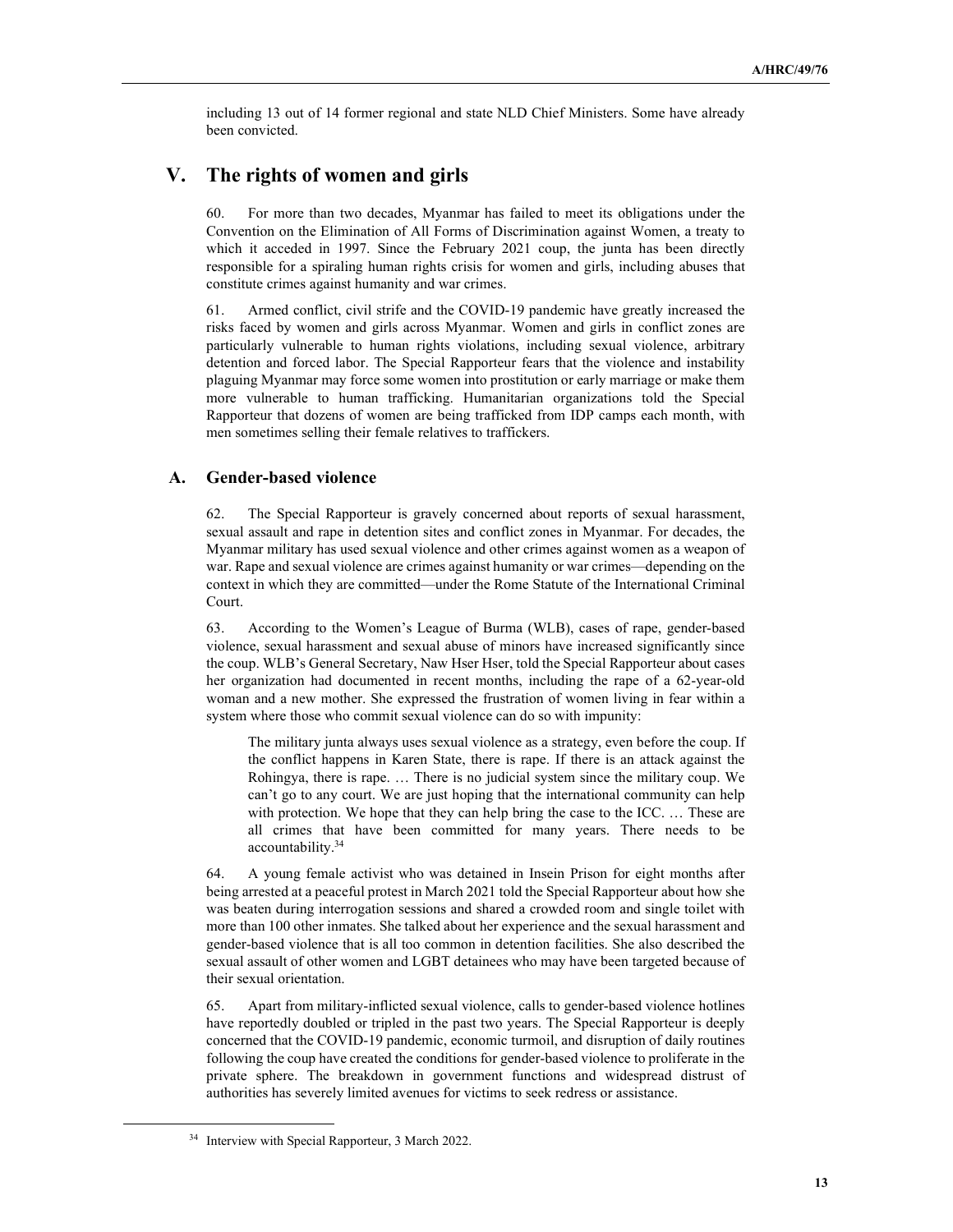66. Organizations serving victims of gender-based violence have been greatly impacted by the severely constrained operating environment described above. The lack of access to funds for these organizations coincides with increased costs to victims by the shifting of many health-related services to private clinics. Many women refuse healthcare services when they are referred to military hospitals.

## **VI. Children's rights**

67. The junta's widespread and systematic human rights violations, the collapse of public services following the coup, and the COVID-19 pandemic have had a devastating impact on children in Myanmar. Not only have the junta's indiscriminate attacks on civilians often included child victims, but children have also at times been the specific targets of the junta's violence and human rights violations. Moreover, the crisis in public health and education have threatened the lives and wellbeing of children and will have a long-term impact on their development. The junta's treatment of children violate Myanmar's obligations under the UN Convention on the Rights of the Child, a treaty which it acceded to in 1991 and may constitute war crimes or crimes against humanity.

68. According to reports from NGOs and UN agencies, more than 100 children have been killed by junta forces since the coup.<sup>35</sup> These deaths have been the result of attacks on peaceful protesters, indiscriminate airstrikes and artillery attacks, executions and the use of children as human shields. Four children were reportedly among the victims in the 24 December 2021 massacre of at least 35 people in Hpruso Towship, Kayah State.<sup>36</sup> A gruesome massacre of 11 in Salingyi Township, Sagaing Region on 7 December 2021 reportedly included five teenagers. Many children are also impacted by landmines. UNICEF recorded 19 deaths and 55 injuries of children by landmines in 2021.<sup>37</sup>

69. According to AAPP-B, as of 11 March 2022, 188 children were detained as political prisoners, many because of their involvement in peaceful protests.<sup>38</sup> 25 of those currently being held hostage in such circumstances are minors. <sup>39</sup> Many of these children have been detained because of their relation to individuals who have evaded arrest. Children have often been denied access to lawyers and family members. Some have been tortured and denied medical care for their injuries.

70. The Special Rapporteur is extremely concerned about the recruitment of children as soldiers and the use of children as human shields. The ILO has noted an increase in the forced recruitment of young persons by groups aligned with the Myanmar military.<sup>40</sup> Some have reportedly been killed while being forced to serve the military. The Special Rapporteur is concerned by reports that the children of military personnel aged 15 years and older have been forced to undergo military training. The Special Rapporteur also reviewed reports concerning recruitment of young teenagers by ethnic armed groups.

71. The combined effect of the COVID-19 pandemic and the military coup have massively disrupted education in Myanmar. In May 2021, 12 million children were estimated

<sup>35</sup> See, UNICEF, Myanmar Country Office, Humanitarian Situation Report, 1 January – 31 December 2021,

https://www.unicef.org/media/114711/file/Myanmar%20Humanitarian%20Situation%20Report,%20 31%20December%202021.pdf.

<sup>36</sup> UNICEF, "UNICEF condemns reported killing of at least 35 people, including four children and two humanitarian workers, in Kayah State, Myanmar," 28 December 2021, https://www.unicef.org/eap/press-releases/unicef-condemns-reported-killing-least-35-peopleincluding-four-children-and-two.

<sup>37</sup> UNICEF, "Landmines / ERW Incidents Information," January – December 2021, https://www.unicef.org/myanmar/media/7431/file/Myanmar\_Landmine\_ERW\_Incidents\_Information .pdf.

<sup>38</sup> AAPP-B, "Under Detention List," 11 March 2022.

<sup>39</sup> AAPP-B, "Hostage List", 7 March 2022.

<sup>40</sup> International Labour Organization, Governing Body, Follow-up to the resolutions concerning Myanmar adopted by the International Labour Conference at its 102nd (2013) and 109th (2021), 25 February 2022.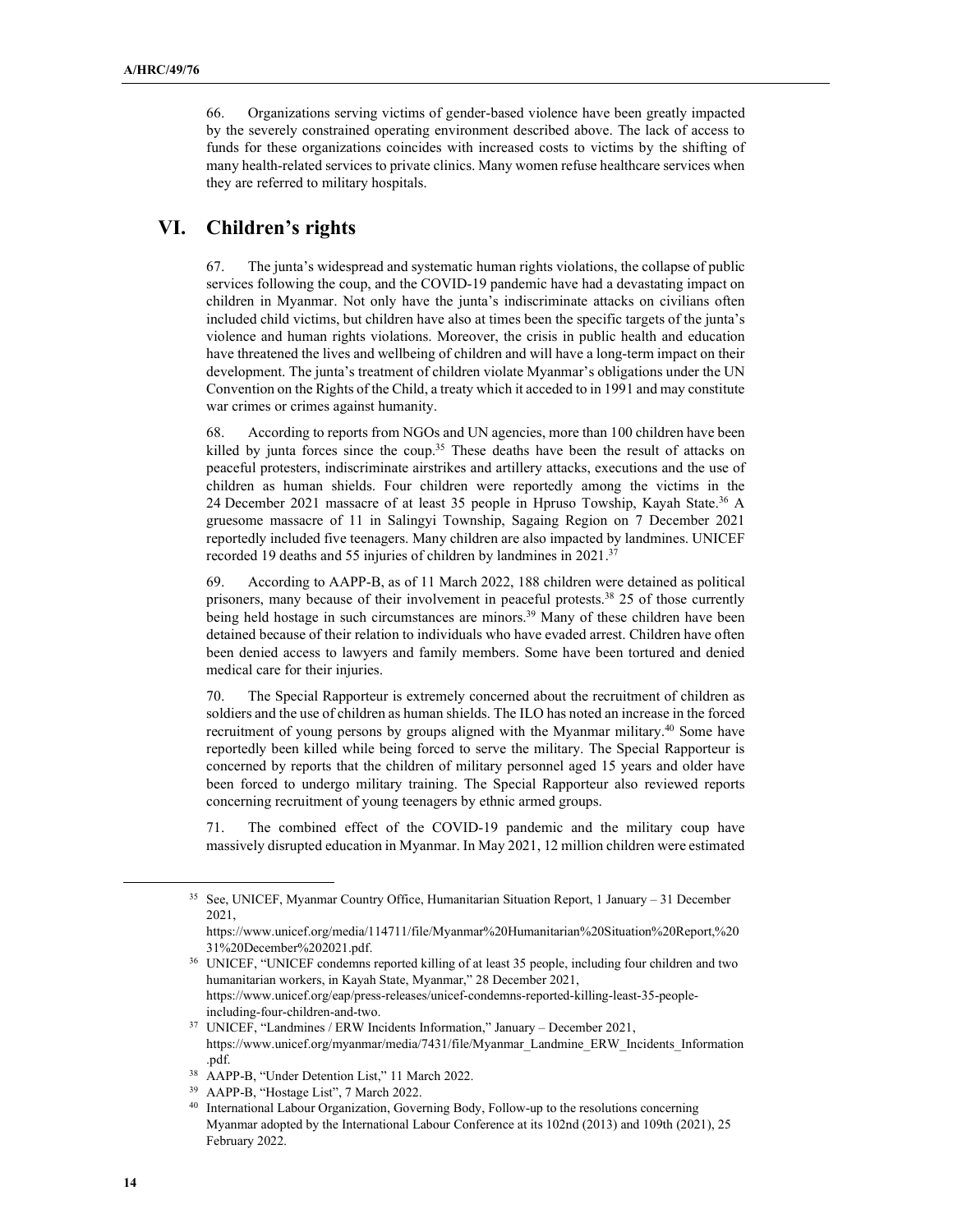to have missed more than a year of schooling because of the COVID-19 pandemic.<sup>41</sup> However, after pandemic restrictions were lifted in late 2021, many teachers stayed away from the classroom as part of the Civil Disobedience Movement and many families made the decision to not send their children to government-run schools.<sup>42</sup> Armed conflict, displacement and other security concerns have also impeded access to education. Attendance rates for government schools are estimated to be below 50 percent.<sup>43</sup>

72. Junta forces have also occupied and attacked schools in conflict areas, further disrupting education and threatening the lives of student and teachers. According to credible information shared with the Special Rapporteur, there were more than 200 attacks on schools and school personnel in 2021. Junta forces have also occupied schools. In February 2022, soldiers reportedly held 80 schoolchildren hostage for two days in Yinmabin Township, Sagaing Region.

73. The collapse of health services has also had a major impact on children. The disruption of routine immunizations for children is likely to have a long-term impact on public health in Myanmar. Nearly one million children have missed regular vaccine doses since the coup. The World Health Organization estimates that the impact of missed routine immunizations could result in 33,000 deaths.<sup>44</sup>

## **VII. Freedom of expression, assembly and association**

74. In the wake of the coup, the junta has vigorously cracked down on fundamental freedoms, changing the legal code to limit speech, severely restricting internet access, and clamping down on civil society. These actions violate the rights to freedom of expression, assembly and association.

#### **A. Media freedom**

75. The junta has been relentless in its attacks on journalists, undoubtedly realizing that truthful, independent reporting threatens its own false narratives. According to the Committee to Protect Journalists, in 2021, Myanmar became the world's second worst jailer of journalists.<sup>45</sup> Authorities have arrested more than 100 journalists since the coup, dozens of whom remain behind bars. At least three journalists have been killed and some have been tortured.

76. On 1 November 2021, the junta made draconian amendments to the Television and Radio Broadcasting Law, codifying their control over broadcast media. The law, which was first adopted in 2015, had already authorized inappropriate governmental control over broadcast media. The junta's new amendments replaced fines for infractions of the law including failure to comply with censorship orders—with grossly disproportionate criminal penalties of up to five years' imprisonment.<sup>46</sup> The amendments expanded the scope of the

<sup>41</sup> Save the Children, UNICEF and UNESCO, "Education at risk: A generation of children in Myanmar must have safe, appropriate and inclusive opportunities to continue their learning," 20 May 2021, https://www.unicef.org/eap/press-releases/education-risk-generation-children-myanmar-must-havesafe-appropriate-and-inclusive.

<sup>42</sup> UNICEF, supra note 35.

<sup>43</sup> UNICEF, Myanmar Country Office, Humanitarian Situation Report No. 9, 29 November – 30 December 2021, https://www.unicef.org/myanmar/media/7416/file/UNICEF%20Myanmar%20Humanitarian%20Situa

tion%20Report%20No.%209-2021.pdf.

<sup>44</sup> OCHA, supra note 19.

<sup>45</sup> Committee to Protect Journalists, "Number of journalists behind bars reaches global high," 9 December 2021, https://cpj.org/reports/2021/12/number-of-journalists-behind-bars-reaches-globalhigh/.

<sup>46</sup> Republic of the Union of Myanmar, State Administration Council, Second Amendment Law to the Television and Radio Broadcasting Law, State Administration Council Law No 63/2021, 1 November 2021, as reported in Global New Light of Myanmar, 2 November 2021, https://cdn.myanmarseo.com/file/client-cdn/2021/11/PDesz1jd-2\_Nov\_21\_gnlm.pdf.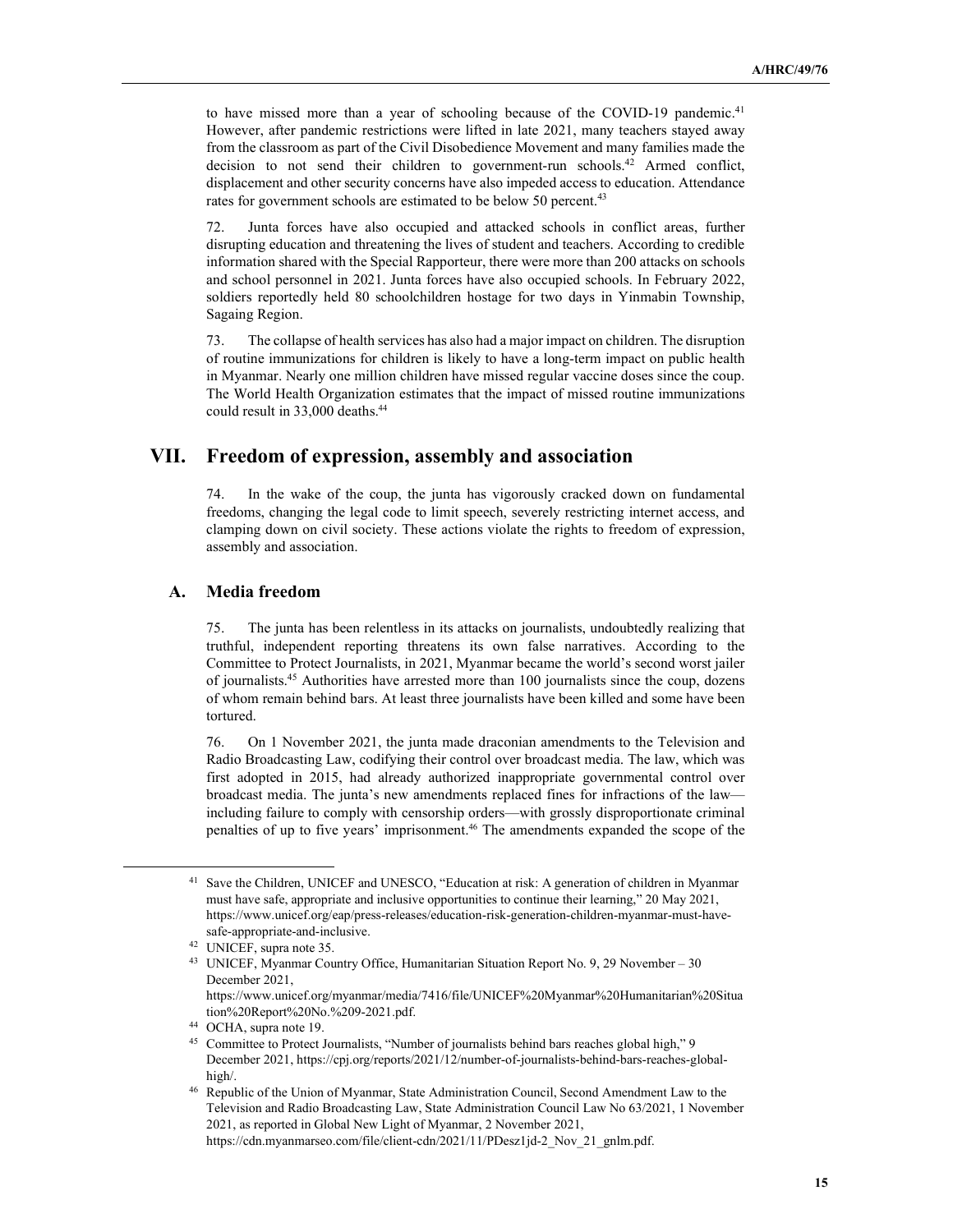law to cover "other technology" that allows people to receive radio or television programming, likely implicating the use of social media and other online platforms to share audio or video files.

77. In the face of these immense challenges, many professional and citizen journalists have taken great personal risks to report on armed conflict and human rights violations by the junta. They have often adopted new methodologies—operating underground, reporting anonymously or under pseudonyms, and utilizing virtual private networks (VPNs) or encryption technology.

#### **B. Internet restrictions**

78. Following the February 2021 coup, the junta blocked access to social media and messaging platforms and imposed rolling nationwide internet blackouts. Since the middle of 2021, authorities have largely refrained from nationwide internet blackouts and instead have imposed local internet shutdowns in conflict zones and areas where opposition forces are strong. Social media and messaging platforms remain blocked nationwide and can only be accessed using VPNs. However, authorities have begun searching phones at checkpoints and during household searches, arresting those with VPN software installed.

79. The junta has begun to establish what can be described as a digital dictatorship. A draft Cyber Security Law would ban the use of VPNs with users facing up to three years' imprisonment and empower authorities to block online content or restrict internet access without judicial oversight. Penalties include up to three years' imprisonment for "creating misinformation and disinformation with the intent of causing public panic, loss of trust or social division." Other provisions erode online privacy and increase the risk of invasive surveillance and arbitrary arrest and imprisonment.<sup>47</sup>

#### **C. Surveillance**

80. In recent months, the junta has taken steps to increase its ability to surveil communications to dangerous new levels, significantly impacting the rights to privacy and freedom of expression.

81. In September 2021, Telenor—a Norwegian company that is one of Myanmar's four major telecommunications providers—revealed that authorities had demanded it activate surveillance technology on its networks. Telenor stated that it would not comply with the order voluntarily and, on 16 February 2022, indicated on its website that it had not activated the technology on its Myanmar network.

82. It was later reported that Telenor had complied with government data requests affecting thousands of customers. Telenor has been by far the most transparent telecommunications company in Myanmar, and it seems very likely that the other providers have complied with government orders to both provide data and activate surveillance technology.

83. Telenor's planned exit from Myanmar continues to raise concerns about the handover of data connected to Telenor's 18 million Myanmar customers. In late 2021, it was reported that Telenor Myanmar would be sold to a joint venture between M1 Group and Shwe Byain Phyu group, a Myanmar company with business ties to the military.<sup>48</sup> Activists who purchased a Telenor SIM card because of the company's commitment to transparency and human rights now fear that the military will gain unrestricted access to their call data, threatening their safety and that of their family, colleagues and other contacts.

84. One activist who fled the country in 2021 told the Special Rapporteur:

<sup>47</sup> Access Now, "Analysis: the Myanmar junta's Cybersecurity Law would be a disaster for human rights," 27 January 2022, https://www.accessnow.org/analysis-myanmar-cybersecurity-law/.

<sup>48</sup> See, for example, Justice for Myanmar, "Telenor Myanmar's Buyers Have Financed Atrocities and Cosied Up to Dictators," 9 July 2021, https://www.justiceformyanmar.org/stories/telenor-myanmarsbuyers-have-financed-atrocities-and-cosied-up-to-dictators.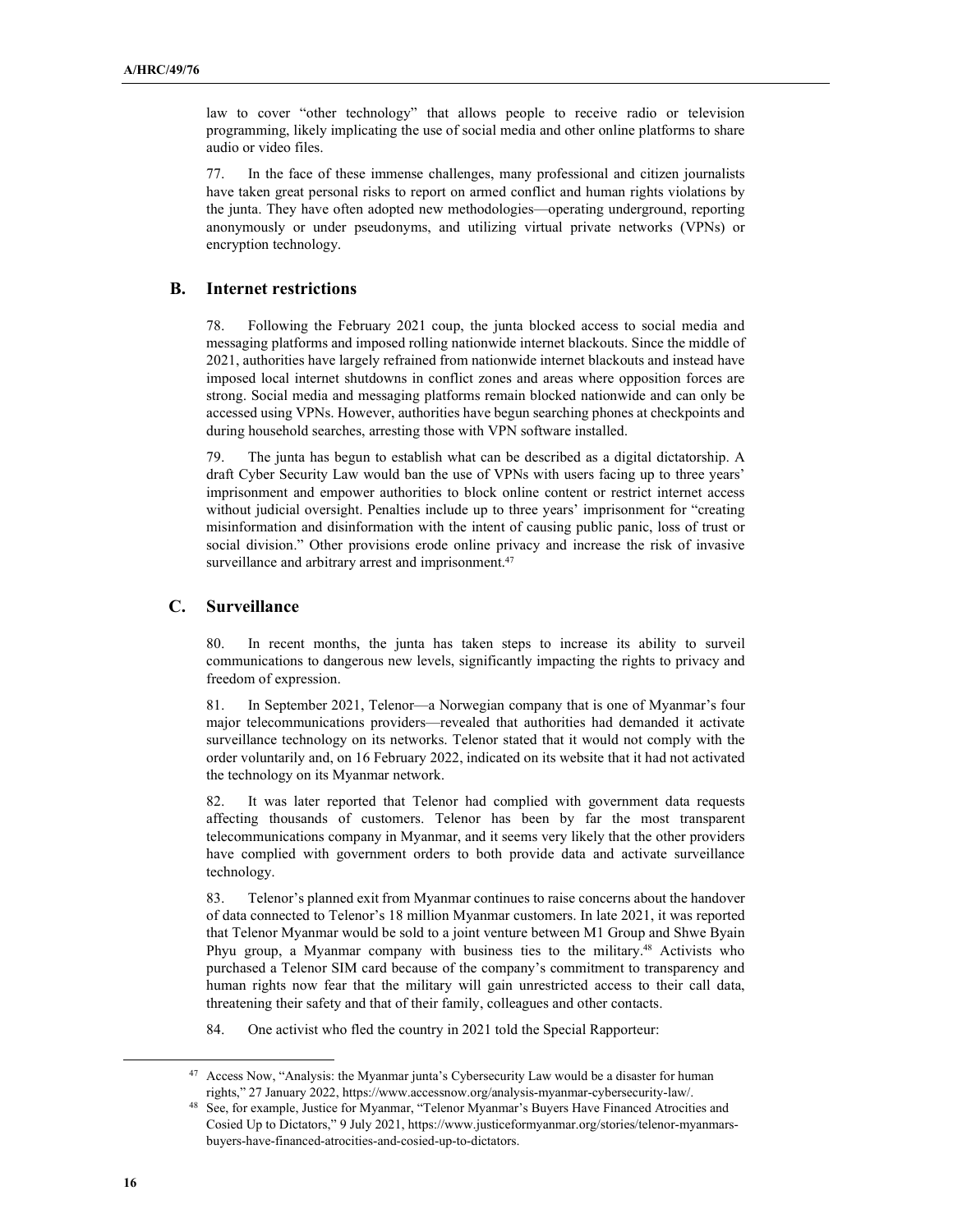I feel very unsafe. When Telenor transfers the data, it can be searched with software. Then they will know everyone I've been connected to. I can hide, but there are people that cannot hide: my mom, my brother, my friends. ... No one is safe. Even if we are in hiding, no one is safe right now. [Telenor] said they are following the law. There is no law under the terrorist military. They even arrest people just because we are clapping our hands. Where is the law?<sup>49</sup>

## **VIII. The human rights of the Rohingya**

85. The roughly 600,000 Rohingya in Rakhine State continue to have their human rights systematically violated.<sup>50</sup> More than 130,000 remain confined to IDP camps and even those living in villages are denied the right to move freely. Most villagers need to apply for permission to travel between locations in Rakhine State, a system that is enforced at checkpoints manned by security forces throughout the region. Since the coup, Rohingya have faced renewed arrest for undocumented travel and, as of mid-2021, 67 Rohingya were on trial while 58 had been convicted and sentenced up to two years for travel outside of Rakhine State. Travel restrictions and nighttime curfews can have life-and-death consequences, especially for those seeking treatment for acute medical conditions. An outbreak of diarrhea in Rohingya IDP camps that began in January 2022 has led to deaths that could have been prevented by timely medical treatment.

86. The Rohingya continue to be effectively cut off from access to citizenship in Myanmar. Few Rohingya are able to meet the documentary hurdles imposed by the 1982 Citizenship Law, which is applied in an extremely discriminatory manner against the Rohingya. Rohingya persons are by-and-large unwilling to accept National Verification cards (NVC) because of the stipulation that they register as "Bengali," effectively identifying them as foreigners.

87. No progress has been made towards the safe, dignified and voluntary return of Rohingya who were driven from their homes. Many of the properties which belonged to Rohingya in villages from which they were driven by attacks in 2012, 2016 and 2017 have been razed and are now the site of new commercial projects, government buildings or military installations.<sup>51</sup> Given current conditions, the Special Rapporteur considers the situation in Rakhine State to be unconducive to the voluntary, sustainable return of Rohingya refugees from Bangladesh.

## **IX. International response**

88. The people of Myanmar are profoundly disappointed in the response of the UN and international community to the crisis that has followed the coup. Thirteen months after the Myanmar military launched a brutal assault on the people of Myanmar, a Security Council resolution has yet to even be proposed. There has been no effort to restrict the military junta's access to the international banking system or its access to weapons, and no Member State is known to have frozen assets after the United States did so immediately following the coup. There has yet to be a broad-based, coordinated approach among nations to impose stronger economic pressure on the junta, including the creation of a multinational task force to identify, hunt down and freeze the assets of the military and its cronies, as the Special Rapporteur has continued to urge.

89. On the first anniversary of the coup, the Security Council issued a press statement expressing "deep concern" regarding violence in the country. It called for the release of State Counsellor Aung San Suu Kyi, President Win Myint and others arbitrarily detained. Activists in Myanmar have repeatedly expressed to the Special Rapporteur their exasperation with the

<sup>49</sup> Meeting with Special Rapporteur, 14 February 2022.

<sup>&</sup>lt;sup>50</sup> See Annex 1 to A/76/314, Section III, describing human rights violations the Rohingya faced in Myanmar as of September 2021, which persist during this reporting period. https://www.ohchr.org/Documents/Countries/MM/GA76report-annex-SR-Myanmar.pdf.

<sup>51</sup> See, for example, Amnesty International, "Myanmar: Remaking Rakhine State," 12 March 2018, https://www.amnesty.org/en/documents/asa16/8018/2018/en/.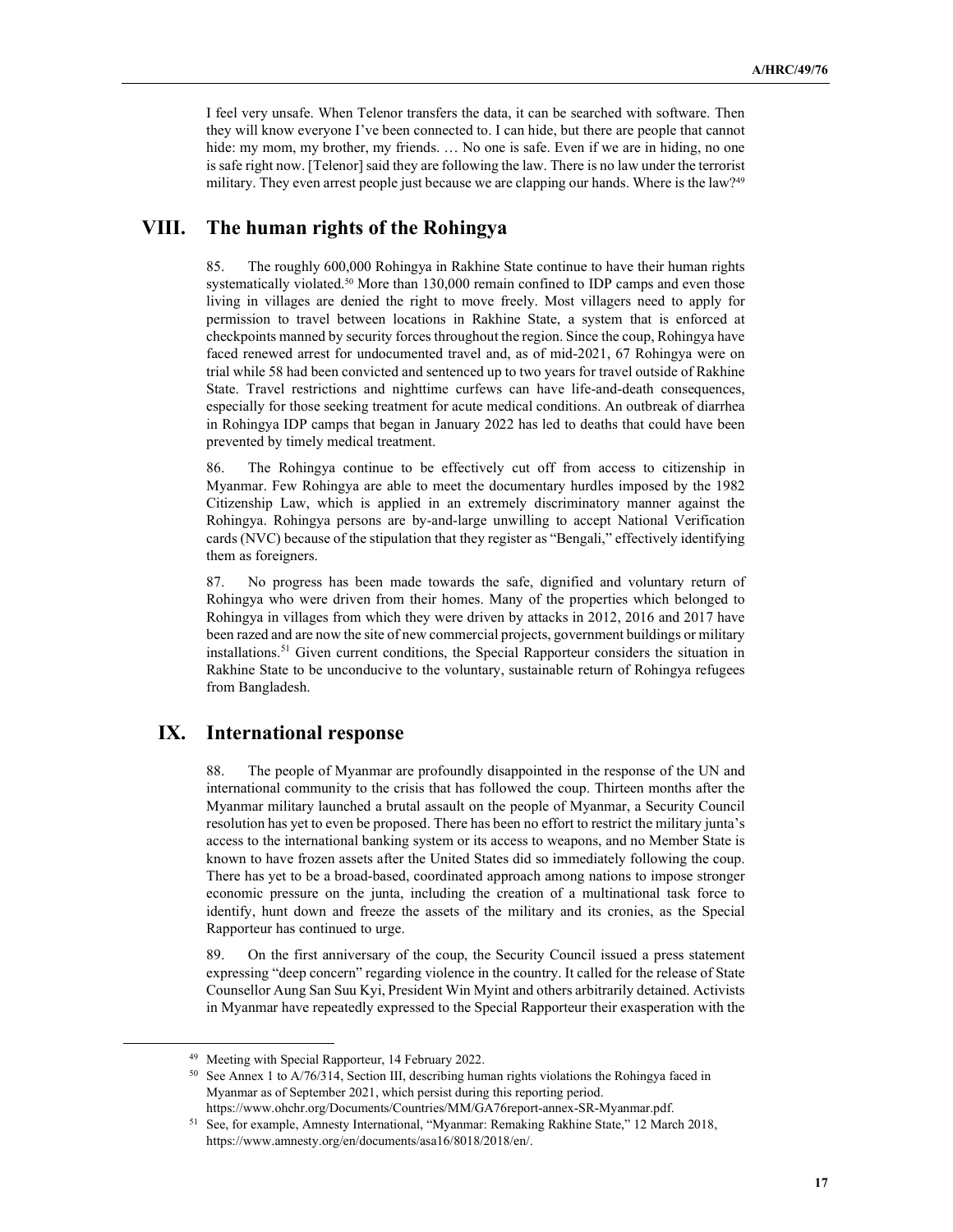ritual expressions of "concern" by the international community that are not accompanied by action. The Security Council has failed to exercise its Chapter VII powers to take, or even consider, concrete actions to address the crisis in Myanmar.

90. As described in the Special Rapporteur's recent conference paper, a number of Member States, including two permanent members of the Security Council, continued to transfer arms to the Myanmar military after the February 2021 coup. A larger number of nations transferred arms to Myanmar prior to the coup but after the Independent International Fact-Finding Mission on Myanmar (FFM) delivered its 2018 report describing the military's perpetration of atrocity crimes in Kachin, Rakhine and Shan States. These transfers represent probable violations of international humanitarian law, treaty law and customary international law on State responsibility.

91. In the absence of Security Council action, some individual Member States have taken steps to try to reduce the junta's capacity to perpetrate grave human rights abuses. These have included the imposition of sanctions on individuals or institutions. For example, on 21 February 2022, the European Union took the important step of imposing sanctions on the Myanma Oil and Gas Enterprise.

92. If the political will does not exist for a Security Council resolution, then coordinated action by Member States, such as those actions that followed within four days of the invasion of Ukraine, should be immediately considered.

## **X. Recommendations**

**93. The Special Rapporteur recommends that the military junta immediately:** 

 **(a) Stand down. Relinquish power so that a legitimate, democratically elected parliament can convene and a government can be formed;** 

 **(b) Give clear and unequivocal orders to security forces to end their attacks on the people of Myanmar and refrain from human rights violations and violations of international humanitarian law;** 

 **(c) Stop blocking the delivery of humanitarian aid to vulnerable populations, including IDPs, and take proactive steps to facilitate aid delivery by national and international NGOs;** 

 **(d) Respect the exercise of the rights to freedom of expression, assembly and association, including by ending the targeting of activists, journalists, human rights defenders, opposition political figures and peaceful protesters and unconditionally releasing those detained for exercising their rights; and** 

 **(e) Cooperate fully with UN officials and international accountability mechanisms, including the Special Rapporteur and other UN Special Procedures, the Special Envoy of the Secretary-General on Myanmar, the Independent Investigatory Mechanism for Myanmar, and the International Criminal Court.** 

**94. The Special Rapporteur recommends that the United Nations and its organs:** 

 **(a) Adopt a Security Council resolution that (i) imposes a comprehensive arms embargo on Myanmar, including on jet fuel to the military; (ii) imposes targeted economic sanctions on the Myanmar military, its leaders, and its sources of revenue, including the Myanma Oil and Gas Enterprise, (iii) refers the situation in Myanmar to the International Criminal Court. The prospect of a veto by a Member State in the UN Security Council should not deter other members from placing a resolution before the Council for consideration, debate and a vote;** 

 **(b) At minimum, adopt a Security Council resolution establishing an arms embargo that specifically outlaws the sale of those weapons and associated munitions that are killing Myanmar civilians, including, jet aircraft, attack helicopters, armored vehicles, light and heavy artillery, missiles and rockets that can attack ground targets, artillery shells, and small arms; and**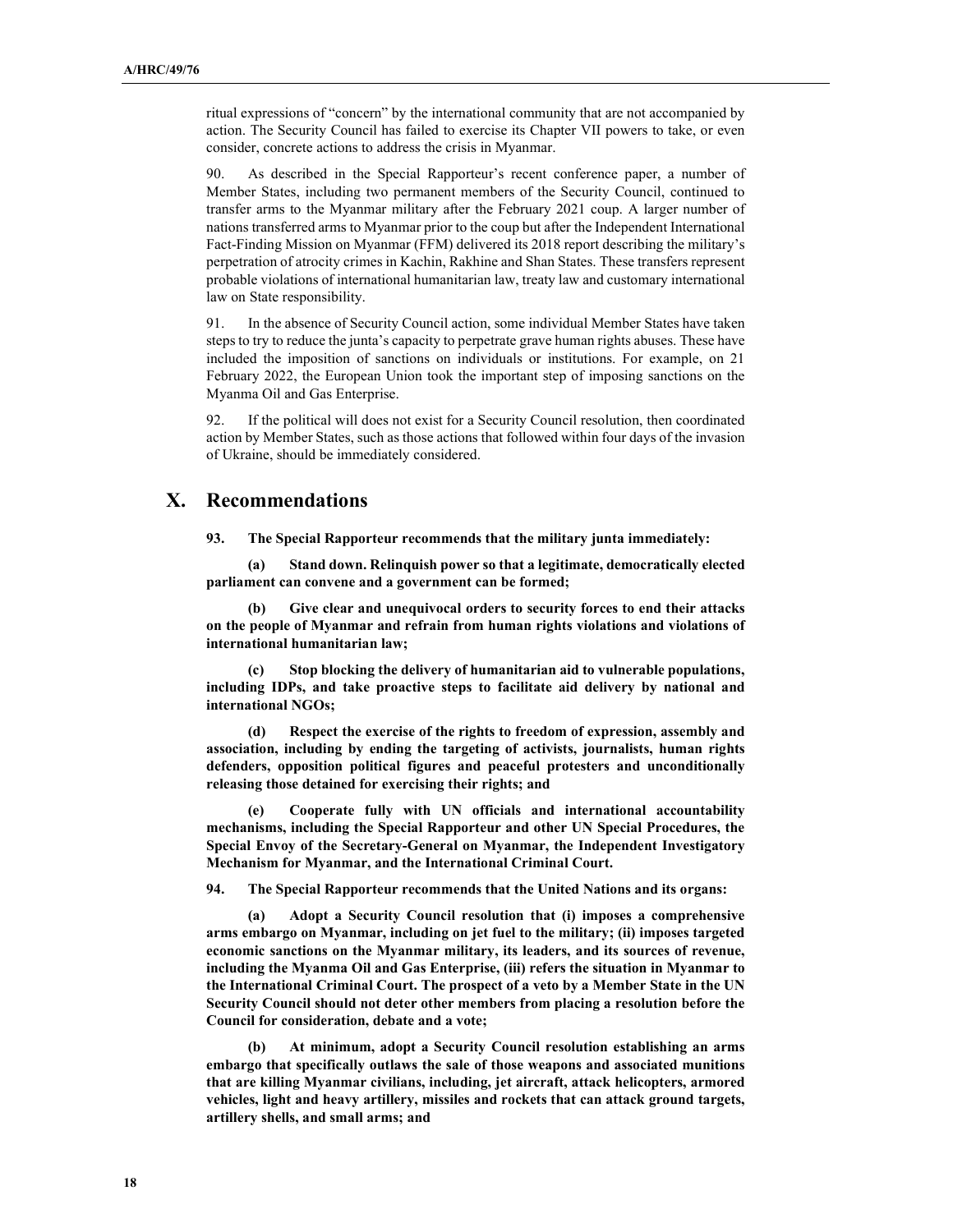**(c) Recognize the National Unity Government as a trusted source and partner to address the crisis in Myanmar, including in the provision of humanitarian, health, education and other support for civilian populations.** 

**95. The Special Rapporteur recommends UN Member States to:** 

 **(a) Immediately halt the sale or transfer of weapons and dual-use technology to Myanmar and ensure that aviation fuel is not transferred to the Myanmar military;** 

 **(b) Organize a coalition of nations with the goal of exerting strong, sustained pressure on the military junta including through coordinated, targeted economic sanctions and embargoes of weapons and dual-use technology; sanctions should be enforced to the fullest possible extent and should target military-owned or controlled enterprises, including the Myanma Oil and Gas Enterprise;** 

 **(c) Establish a multinational task force to identify, hunt down and freeze the assets of the military and its cronies;** 

**Sanction those individuals and entities involved in the import and export of arms to Myanmar including Myanmar-based individuals and entities that serve as intermediaries in the weapons trade;<sup>52</sup>** 

 **(d) Deprive the junta of legitimacy by refusing recognition before international bodies, including the United Nations, and disinviting junta officials from international forums and functions;** 

 **(e) Recognize the National Unity Government as representing the sovereign will of the people of Myanmar and as a trusted source and partner to engage in the distribution of humanitarian, health, education and other support for the people of Myanmar;** 

 **(f) Support efforts to hold perpetrators of atrocity crimes accountable in impartial and independent courts, including the International Criminal Court, International Court of Justice and national courts in countries with universal jurisdiction laws; and** 

 **(g) Increase humanitarian assistance to the people of Myanmar, including by fully funding the 2022 Myanmar Humanitarian Response Plan.** 

**96. The Special Rapporteur recommends that donors providing support to Myanmar civil society and the humanitarian and human rights response to the coup:** 

Provide robust funding for research and advocacy supporting human **rights and the interests of human rights defenders, journalists, lawyers, women's rights advocates, the LGBTQ community, the disability community and other at-risk groups in Myanmar; and** 

 **(b) Adopt creative solutions to address operational challenges for organizations in Myanmar, including by relaxing reporting requirements, adopting alternative methods of transferring funds, refraining from requiring registration with Myanmar authorities, and shifting from restricted grants to core funding whenever possible.** 

**97. The Special Rapporteur recommends that the National Unity Government:** 

 **(a) Promote and advance the National Unity Government-PDF code of conduct, which provides guidance on the laws of armed conflict and treatment of civilians, and take all measures necessary to stop extrajudicial killings and other rights violations;** 

 $52$  See, e.g., Justice for Myanmar, "Military-linked companies procured USD millions in arms and military equipment," 7 February 2022, https://www.justiceformyanmar.org/stories/military-linkedcompanies-procured-usd-millions-in-arms-and-military-equipment.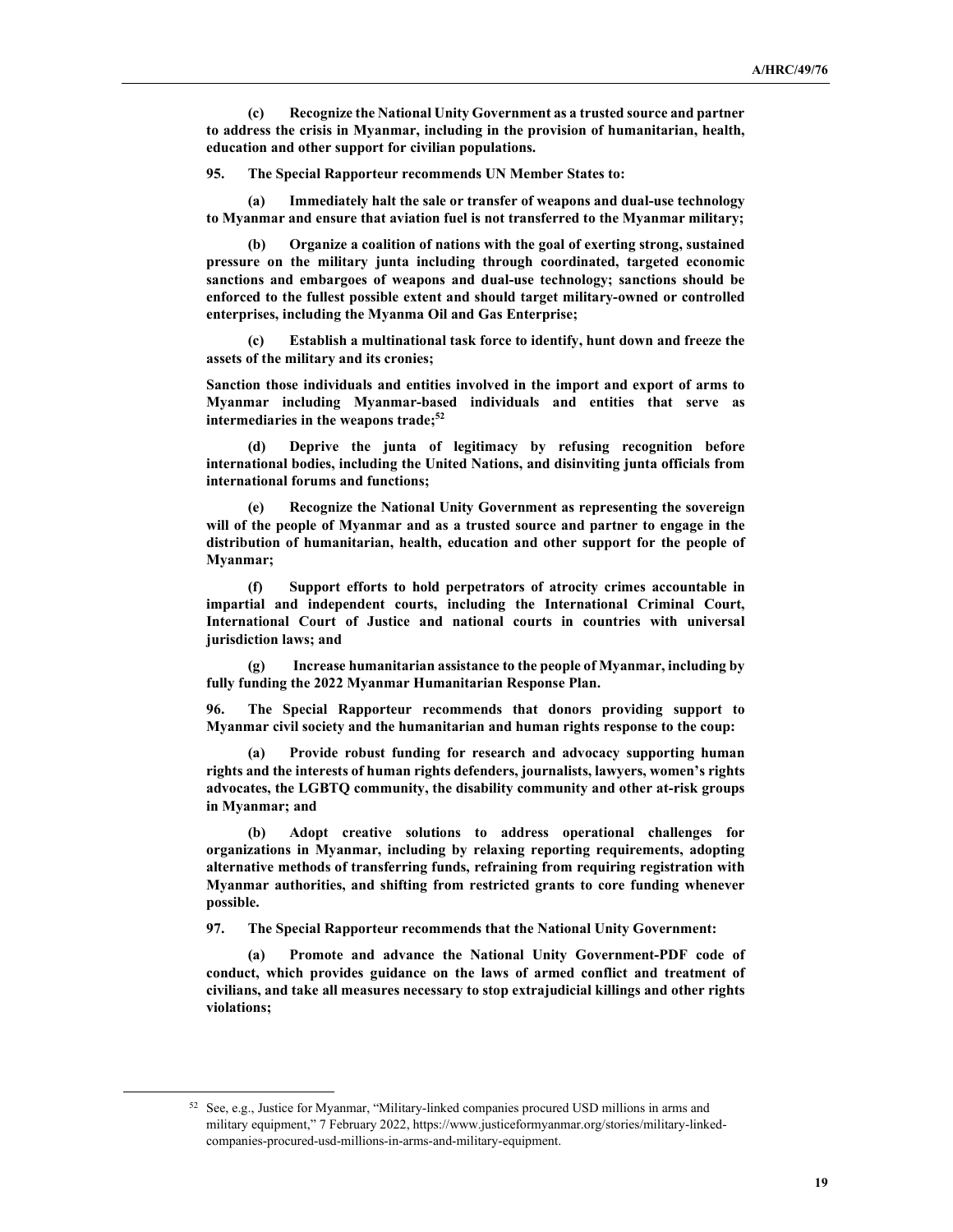**(b) Continue efforts to secure the necessary resources to address the needs of the people of Myanmar, including COVID-19 vaccines, humanitarian aid and other vital resources;** 

 **(c) Continue efforts to hold perpetrators of mass atrocity crimes accountable by an impartial and independent court, including the International Criminal Court; and** 

 **(d) Provide the international community, including Member States, with information, analysis and recommendations to support the people of Myanmar and to help generate the requisite pressure to free Myanmar from occupation by forces of an illegal military junta.** 

**98. The Special Rapporteur recommends that the international business and investment community:** 

 **(a) Examine the extent to which their investments are exposed to arms manufacturers that have sold arms to the Myanmar military in support of its atrocity crimes and take action in accordance with their own human rights policies and the UN Guiding Principles on Business and Human Rights; and** 

 **(b) Terminate investments in companies engaged in business operations that provide substantial support to the Myanmar military junta.** 

 $\overline{a}$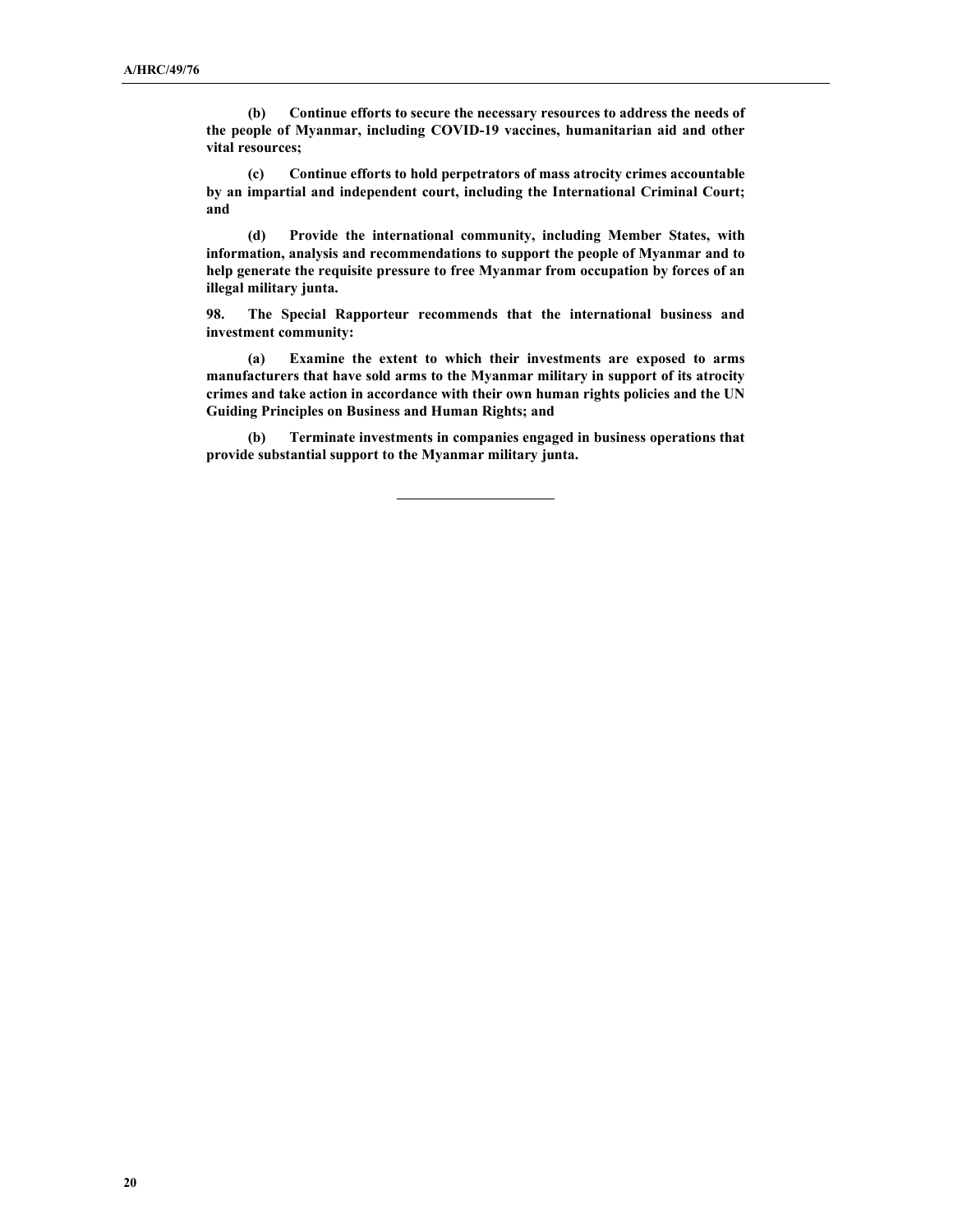



Disclaimer: The boundaries and names shown, and the designations do not imply any opinion or endorsement of these terms by the United Nations.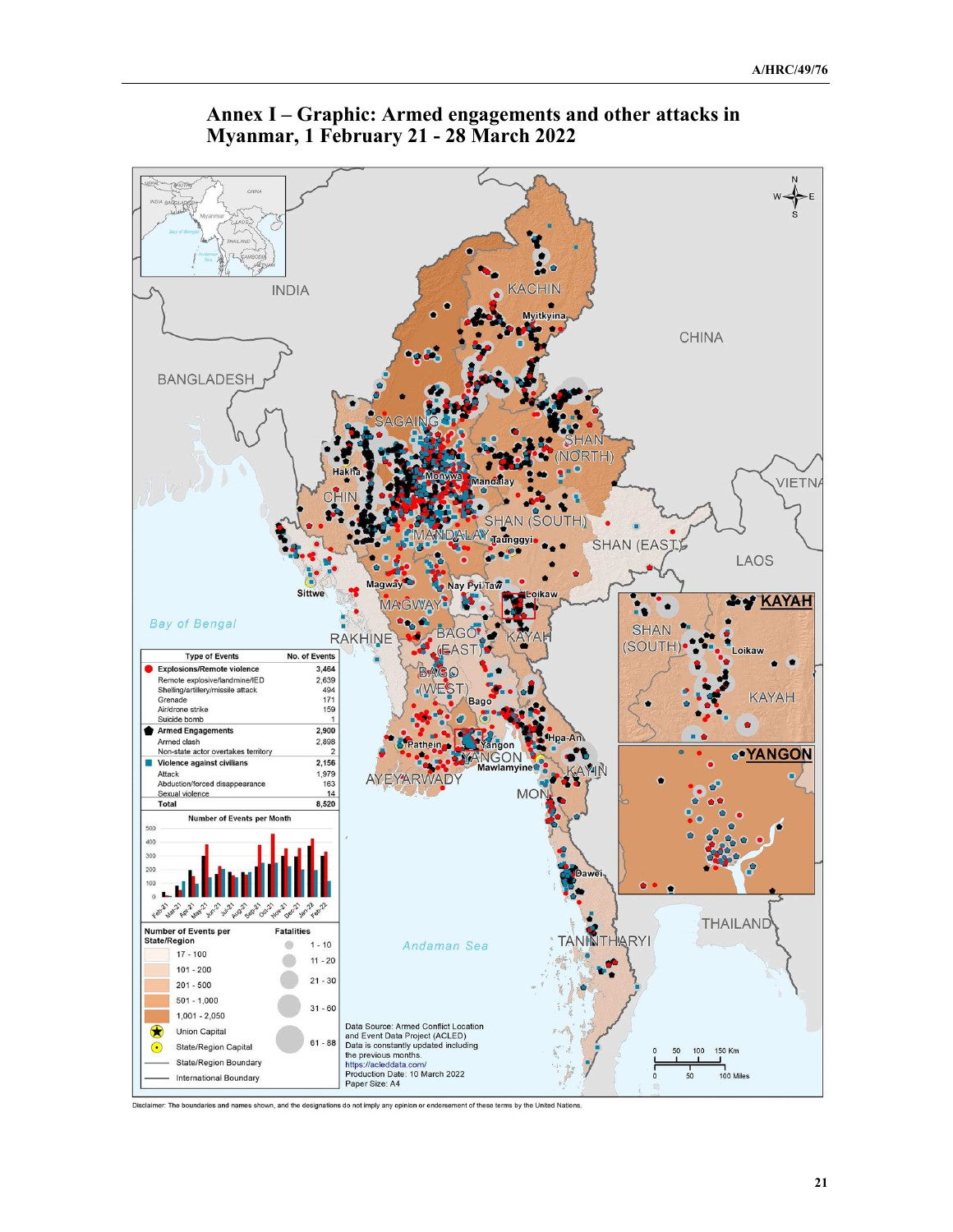## **Annex II – December 2021 Bangladesh mission findings and conclusions**

1. Approximately 1 million Rohingya refugees are currently in Bangladesh where they were forced to flee following attacks by the Myanmar military that began in the 1990s. Over 700,000 arrived after escaping the Myanmar military's genocidal attacks in 2016 and 2017.

2. Providing shelter and support for victims of gross human rights violations and atrocity crimes for over a decade would be challenging for any nation under the best of circumstances. But for Bangladesh, categorized as a least developed country and one of the most densely populated in the world, it is an even greater challenge. It should come as no surprise, then, that some in Bangladeshi communities where Rohingya refugees are staying have exhibited signs of frustration, resentment and even hostility to both Rohingya refugees and the international community.

3. The Government and the people of Bangladesh deserve recognition and appreciation for saving the lives of untold numbers of Rohingya. Without Bangladesh sheltering the Rohingya when they were literally running for their lives—with the Myanmar military in some cases firing on them as they entered Bangladesh—the death toll would have been significantly higher.

4. The same military that ruthlessly attacked the Rohingya in Rakhine State and drove them to Bangladesh are now attacking communities throughout Myanmar, following an illegal attempted military coup in February 2021. This makes the prospect of the repatriation of the Rohingya to their home villages ever more distant. This tragic state of affairs is making the level of frustration even greater for some Bangladeshis and conditions for Rohingya refugees even more difficult and, in some instances, dangerous.

5. It is imperative that the international community provide the government and people of Bangladesh with the recognition that they deserve of the extraordinary role that they have played in saving and supporting the Rohingya. Even more importantly, it is critical that there be an increase in the level of support that the international community is willing to provide Bangladesh to meet its obligations. As part of their support to Bangladesh and the Rohingya, Member States should offer resettlement opportunities to Rohingya who seek voluntary resettlement. This should be done in coordination and in large numbers.

6. At the same time, the Rohingya community has the right to expect that their fundamental human rights will be respected, and their health and safety will be protected. It is important that the international community, including the United Nations, Member States and human rights and humanitarian organizations, advocate for and stand with the Rohingya when their human rights, health, safety, and other basic needs are threatened or compromised. The UN Human Rights Council is in an important position to help meet this responsibility. The Special Rapporteur travelled to Bangladesh, and is issuing this report, to assist the UN Human Rights Council to meet this critically important role.

7. The Special Rapporteur had the honor of meeting with Rohingya refugees in Cox's Bazar and on Bhasan Char island—where over 20,000 Rohingya have been relocated by the Government since December 2020—during his mission to Bangladesh from 13-19 December 2021. With very few exceptions, the dozens of refugees who the Special Rapporteur spoke with want to return to their homes in Rakhine State when conditions allow for a voluntary, safe, sustainable, and dignified return. Those conditions currently do not exist, and it will realistically be some time before they do. As such, the principle of non-refoulement must always be respected.

8. The following are some of the key issues raised by Rohingya refugees to the Special Rapporteur during his discussions with them in the Refugee Camps in Cox's Bazar as well as on Bhasan Char island.<sup>53</sup> He also includes the responses of the Government of Bangladesh.

 <sup>53</sup> For additional information on the Special Rapporteur's mission to Bangladesh, see "Mission to Bangladesh 13 - 19 December 2021: End of Mission Statement," UN Special Rapporteur on the situation of human rights in Myanmar-Tom Andrews, 19 Dec 2021, https://www.ohchr.org/EN/NewsEvents/Pages/DisplayNews.aspx?NewsID=28001&LangID=E.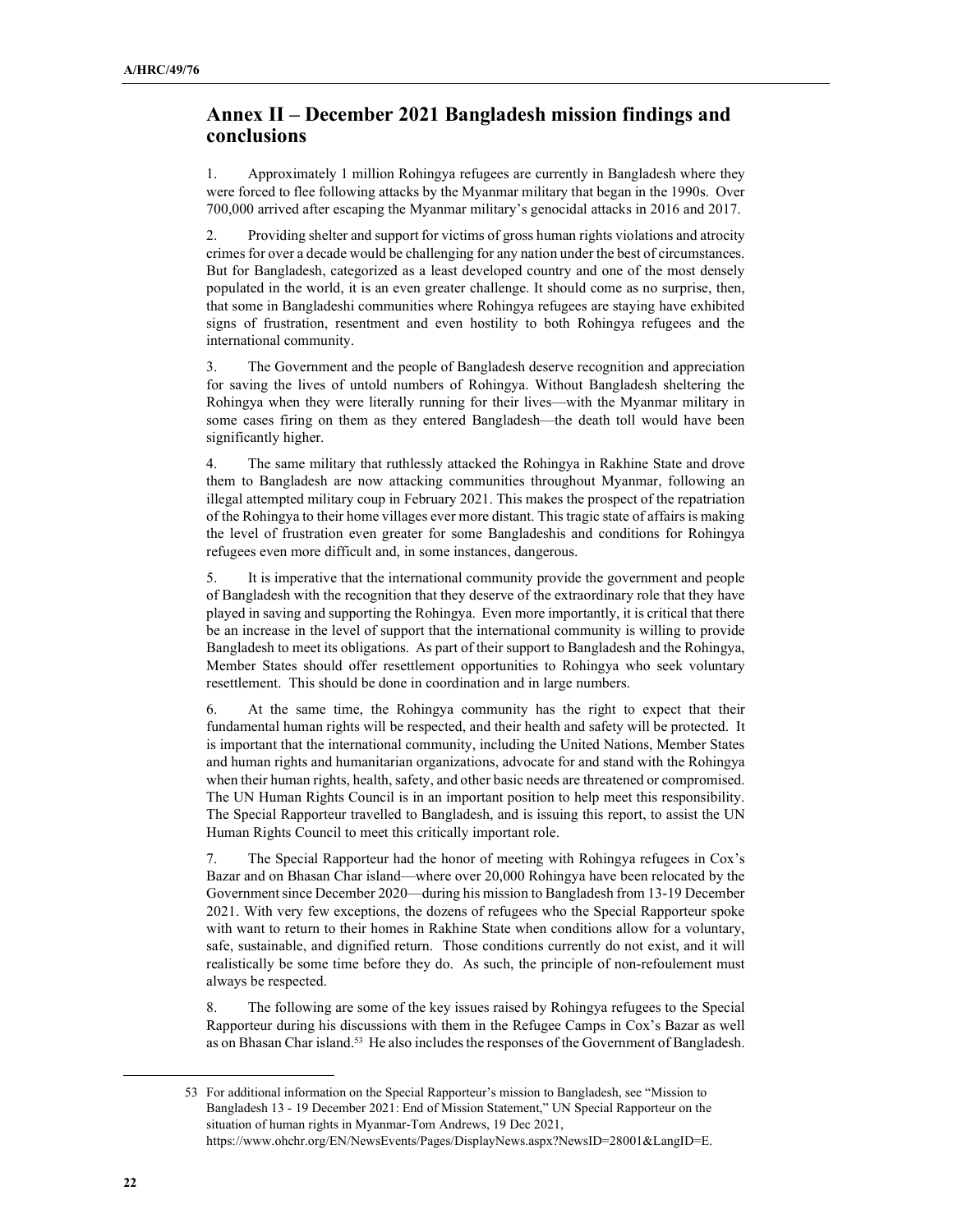#### **A. Cox's Bazar Camps**

9. *Security*: Rohingya living in the refugee camps in Cox's Bazar consistently highlighted security concerns within the camps as a major issue affecting their lives. While other criminal elements operate in the camps, refugees made it clear that their concerns stemmed, in large part, from violence and intimidation perpetrated by the Arakan Rohingya Salvation Army (ARSA)—a Rohingya-led non-state armed group active in the camps and in Myanmar.

10. The Special Rapporteur spoke with numerous Rohingya who—according to their own testimony—had either been kidnapped by ARSA, intimidated by ARSA, or who had family members killed by ARSA. Security concerns are especially pronounced for women and girls. For example, one individual's daughter was kidnapped to enter into a forced marriage with an ARSA member. Parents made clear that they fear for their children and particularly for their daughters' safety and are hesitant to allow them to move freely in the camps.

11. The Special Rapporteur spoke with numerous Rohingya civil society members and human rights defenders who have particular and very serious security concerns. The murder of human rights defender Mohibullah, demonstrates, in the starkest of terms, the threats faced by Rohingya activists. Many other Rohingya civil society actors and human rights defenders continue to receive death threats, including from organized criminal elements they identify as ARSA. Some of these individuals are living in hiding and have fled the camps. Others remain in the camp but are at high risk of violence. As a result of the threats to Rohingya human rights defenders, the Special Rapporteur has learned that a once vibrant Rohingya civil society is now barely functioning.

12. When the Special Rapporteur brought these security concerns to the Bangladesh Government, highlighting the dangers that the Rohingya claimed that ARSA was creating, senior officials were often dismissive of the claim and attributed security issues in the Cox's Bazaar camps to unspecified criminal gangs and miscreants.<sup>54</sup> These officials insisted that there is no ARSA presence in the refugee camps. Despite this, the Special Rapporteur takes note of recent arrests of high-ranking ARSA leaders in Bangladesh.<sup>55</sup>

13. Security officials in the camps should work closely with the Rohingya community and thoroughly investigate all complaints attributed to ARSA—and all other criminal activity—and the impact that it is having on the community.

14. At the same time, the Bangladesh Government should work closely with UNHCR to ensure that Rohingya human rights defenders and civil society members under threat receive adequate protection, including through expeditious third-country resettlement. The Special Rapporteur urges that all those identified as having acute protection vulnerabilities, as well as their immediate family members, be resettled as soon as possible. Strong security measures should also be put in place that protect human rights defenders and civil society working in the camps.

15. Bangladesh should promote and protect the operations of Rohingya-led civil society, so that they can work together to identify and solve a full range of problems and challenges in the camps. This will help to amplify moderate voices to counteract hard line and armed actors and build confidence as solutions are identified and pursued.

16. The Special Rapporteur was informed that the barbed-wire fence surrounding the camps was constructed to protect Rohingya from criminal activities from the outside. Some of the Rohingya refugees with whom he spoke claimed, however, that the fencing was not only ineffective in achieving this purpose but made residents more vulnerable to dangers

<sup>54</sup> See also "UN rapporteur: Rohingya militants kill, abuse refugees in Bangladesh camps," Radio Free Asia, 20 Dec 2021, https://www.rfa.org/english/news/myanmar/un-rohingya-12202021171519.html <sup>55</sup> Bangladesh arrests Rohingya cleric over murder of activist, France 24 (AFP), 6 March 2022,

https://www.france24.com/en/live-news/20220306-bangladesh-arrests-rohingya-cleric-over-murderof-activist; Bangladesh arrests brother of Rohingya armed group leader, Al Jazeera, 16 Jan 2022, https://www.aljazeera.com/news/2022/1/16/bangladesh-arrests-brother-of-rohingya-insurgencyleader.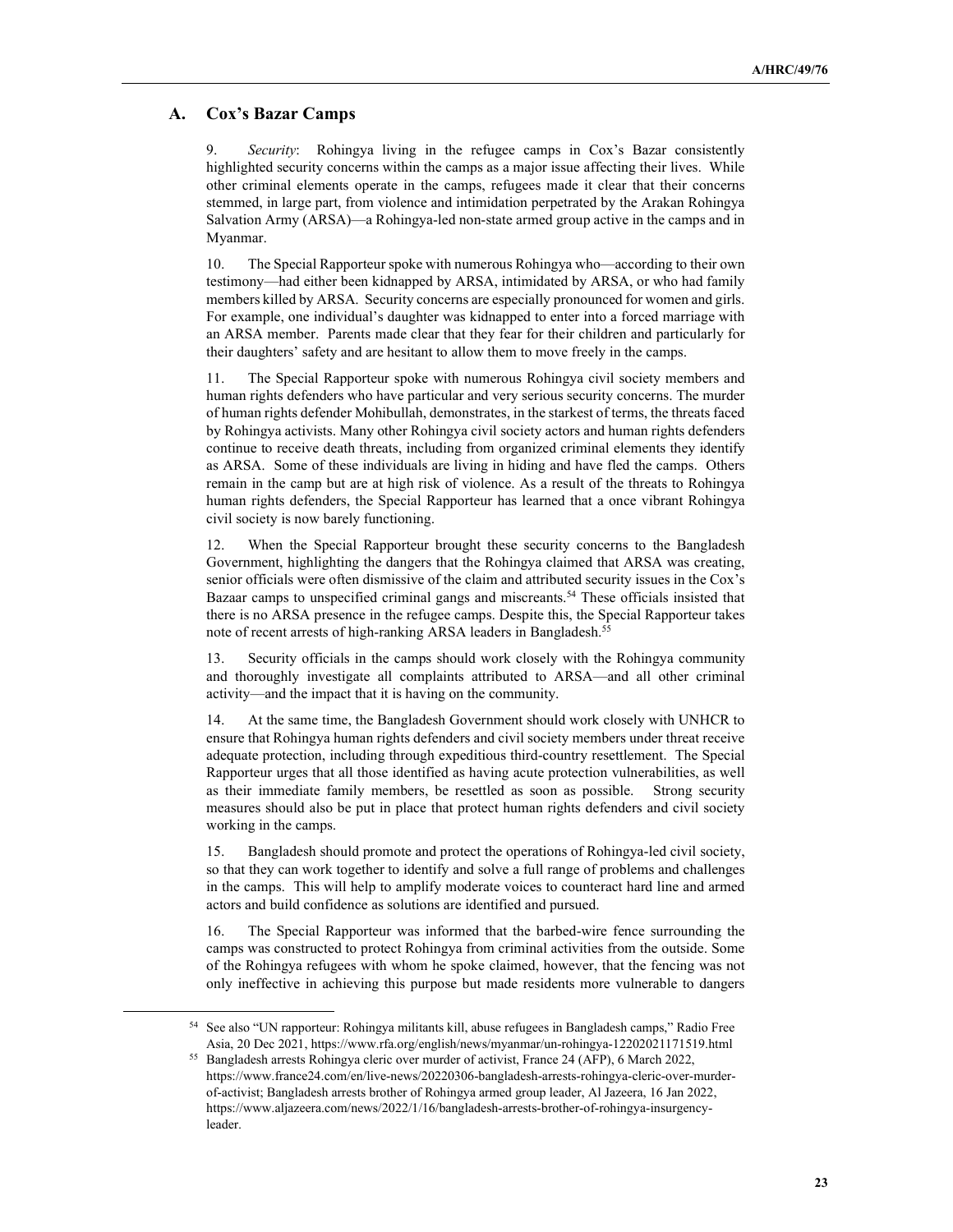such as fires. The Special Rapporteur encourages authorities to examine these concerns with the input of camp residents and that options, such as the construction of additional egress points, be considered.

17. The Special Rapporteur was informed that humanitarian organizations are facing challenges in providing aid, including complex administrative procedures and gaining access to those in need. He urges the government to work with humanitarian organizations and the Rohingya community to identify options to enhance the efficient and effective delivery of humanitarian aid.

18. *Education*: Nearly every Rohingya parent who the Special Rapporteur spoke with cited education shortfalls as their most pressing concern for their children. 52 percent of the estimated 918,841 Rohingya (or 477,797) in Bangladesh are children under the age of-18. The Special Rapporteur takes note that the education needs for the children and youth in camps are tremendous.<sup>56</sup> In 2021, an estimated 515,042 Rohingya aged 3-24 needed education opportunities. However, the Special Rapporteur notes 2021 funding targets in the Joint Response Plan only aimed to provide education, to 390,923 of them (100 percent of the 3-5 age group, 100 percent of 6-14, 70 percent of 15-18, and 15 percent of 19-24). According to the Inter-Sector Coordination Group (ISCG) Education Sector only 62 percent of the education plan was in fact funded (as of 30 October 2021). Bangladesh needs a significantly stronger level of support from the international community if this gap is going to be overcome.

19. A key source of education in the camps are government-approved Learning Centers, which teach primary children up to the age of 14. The Special Rapporteur is pleased to see the Bangladesh Government's Refugee Relief and Repatriation Commissioner's (RRRC) directive, ordering the reopening of all 3,000 Learning Centers in Cox's Bazar effective 2 March 2022, after being mostly closed due to COVID-19 since March 2020. If fully reopened, the Learning Centers should be able to provide education to 70 percent of primary school aged children. This is a positive step forward for Rohingya children and their families. The education needs of the remaining 30 percent of children needing access to education must also be addressed.

20. While noting the serious challenge in providing universal education in this complex environment, parents expressed concerns that the Learning Center curriculum, the Learning Competency Framework Approach (LCFA), was not rigorous—as it uses neither the Bangladesh nor Myanmar curriculum—and did not result in any formal certificate upon completions of grades. The Special Rapporteur is encouraged that the Bangladesh Government has authorized the implementation of the long-delayed (due to COVID) Myanmar Curriculum Pilot (MCP), which uses the same Myanmar curriculum as Myanmar primary and secondary education facilities. Approximately 400 Rohingya students were receiving an education under the MCP at the time of the Special Rapporteur's mission, with plans to roll it out to 10,000 students. The Special Rapporteur urges that this policy be swiftly and broadly implemented across all Learning Centers in the camps.

21. Alongside the Learning Centers, there are two additional forms of educational facilities critical to trying to meet the needs of Rohingya students: home-based/communitybased learning centers (HBLCs/CBLFs) and, wholly Rohingya-run "private schools." HBLCs/CBLFs are also government approved, though are run by humanitarian organizations as alternatives for children who have difficulties attending or cannot attend Learning Centers. The Rohingya community itself set up private schools to address the deficit of education opportunities, in particular the lack of any educational opportunities beyond primary school education. The Special Rapporteur understands that HBLCs/CBLFs and private schools provide education to an estimated 60,000 Rohingya students, the majority of whom are girls.

22. On 13 December 2021, while the Special Rapporteur was in Bangladesh, the RRRC issued a directive, communicating a series of restrictive measures impacting refugees' access to education, including: (1) ordering home-based/community-based learning centers be

<sup>56</sup> UNHCR, Bangladesh Operational Update, Jan 2022,

https://reliefweb.int/sites/reliefweb.int/files/resources/UNHCR%20Bangladesh%20Operational%20U pdate\_January%202022.pdf.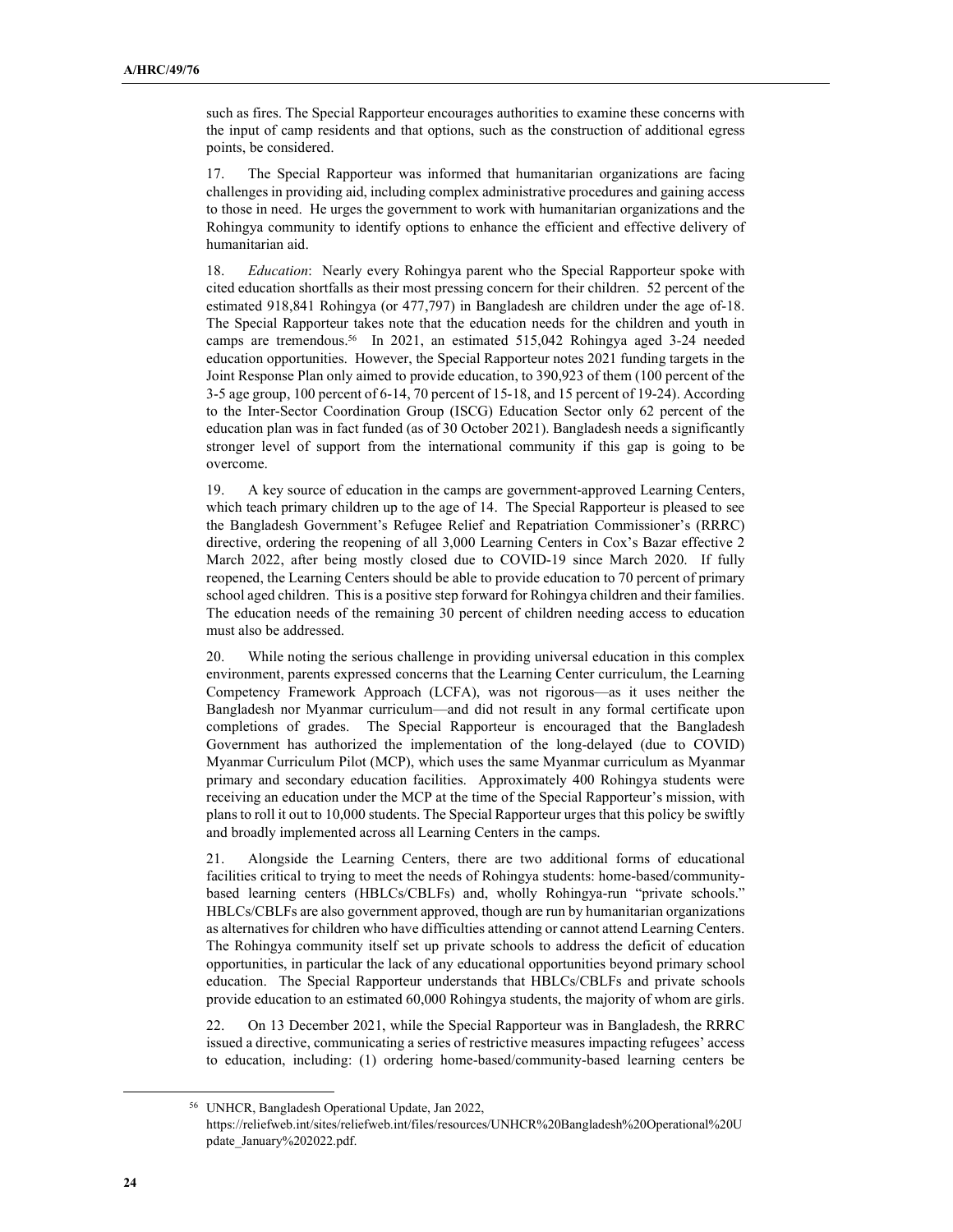closed across camps with immediate effect; (2) abolishing all private learning centers, and (3) limiting the salaries of teachers to a maximum of 10,000 taka (approximately USD \$116) per month. The Special Rapporteur has received information that the Bangladesh Government has begun closing private schools throughout the refugee camps. He has also learned that the government is examining the HBLCs/CBLFs before making a final determination on their continued operations. The Special Rapporteur strongly believes that shutting down these educational facilities, when there is a significant shortfall of freely available educational opportunities for Rohingya children and young people, is counterproductive and would deny the right of education to many child refugees, particularly girls. An estimated 60,000 students will lose education opportunities if the circular is fully implemented, and the Special Rapporteur respectfully urges the Government of Bangladesh to reconsider.

23. A Bangladesh senior official responded to the Special Rapporteur's concerns regarding the education facility closures by stressing that (1) "these [Rohingya] are the people who have never been allowed to go to the schools in Myanmar," (2) there is a lack of qualified teachers in the Rohingya community to provide good education, and (3) there is a potential for radicalization to occur in the unauthorized private schools. The Special Rapporteur is concerned that a senior government official would dismiss concerns about education for Rohingya children because of the horrible conditions that Rohingya families faced in Rakhine State. Reducing teacher salaries—as the 13 December circular mandates—is counterproductive to recruiting better qualified teachers. To address the potential for radicalization, closer engagement with the Rohingya community, the promotion of a vibrant moderate Rohingya civil society, and similar measures would be a more equitable approach than the closure of all private schools.

24. *Livelihoods*: Livelihood opportunities for the Rohingya, including opportunities to work with humanitarian organizations and small-scale market activities, are an avenue for developing skills that enable them to contribute to the economy, support a family, enhance dignity, and provide a productive use of their time.

25. While on mission, the Special Rapporteur witnessed a particularly stark rolling back of livelihood opportunities. He visited what used to be a Rohingya market inside Kutapalong camp before Bangladesh officials destroyed it using heavy equipment just days prior. The destruction of the shops is part of an effort—ongoing since at least October 2021 —to demolish "illegal" shops in all camps.<sup>57</sup> Standing on top of debris from the newly destroyed shops, a former shop owner told the Special Rapporteur, "I sold fruit, vegetables, biscuits. My shop made my life a little easier . . . I had been operating my shop for four years, after three months of arriving in Bangladesh from Myanmar. The Camp in Charge did not tell us why they were going to destroy my shop, only that it would be destroyed." The Bangladesh Government has destroyed thousands of these shops throughout numerous camps.

26. In response to the Special Rapporteur raising this issue, a senior Bangladesh Government official responded, "Livelihood opportunity is not the responsibility of Bangladesh" and that "if we allow unauthorized shops, they bring *yaabaa* (methamphetamine pills) . . . these shops are the real centers of *yaabaa*." The Special Rapporteur respectfully asks the Government of Bangladesh to reconsider its position on the issue of markets, and more broadly, encourages the Bangladesh government to expand livelihood opportunities, making options for youth and women a priority. Helping to create opportunities to earn money through legitimate activities, such as operating a shop or working with humanitarian organizations, can help to undermine illegitimate activity, including the marketing and use of illicit drugs.

27. *COVID-19 Vaccinations:* The Bangladesh Government has taken considerable efforts to vaccinate the Rohingya population in Cox's Bazar as they had been included in the national COVID-19 vaccination campaign, a step to be commended. As of the end of February 313,720 Rohingya are fully vaccinated. This is 73 percent of the targeted 18 and over population. An additional 65,600 people have received a first dose.

<sup>57</sup> Bangladesh authorities bulldoze 1,000 Rohingya shops, AFP, 12 Oct 2021, https://www.msn.com/enxl/news/newsworld/bangladesh-authorities-bulldoze-1000-rohingya-shops/ar-AARGqWs.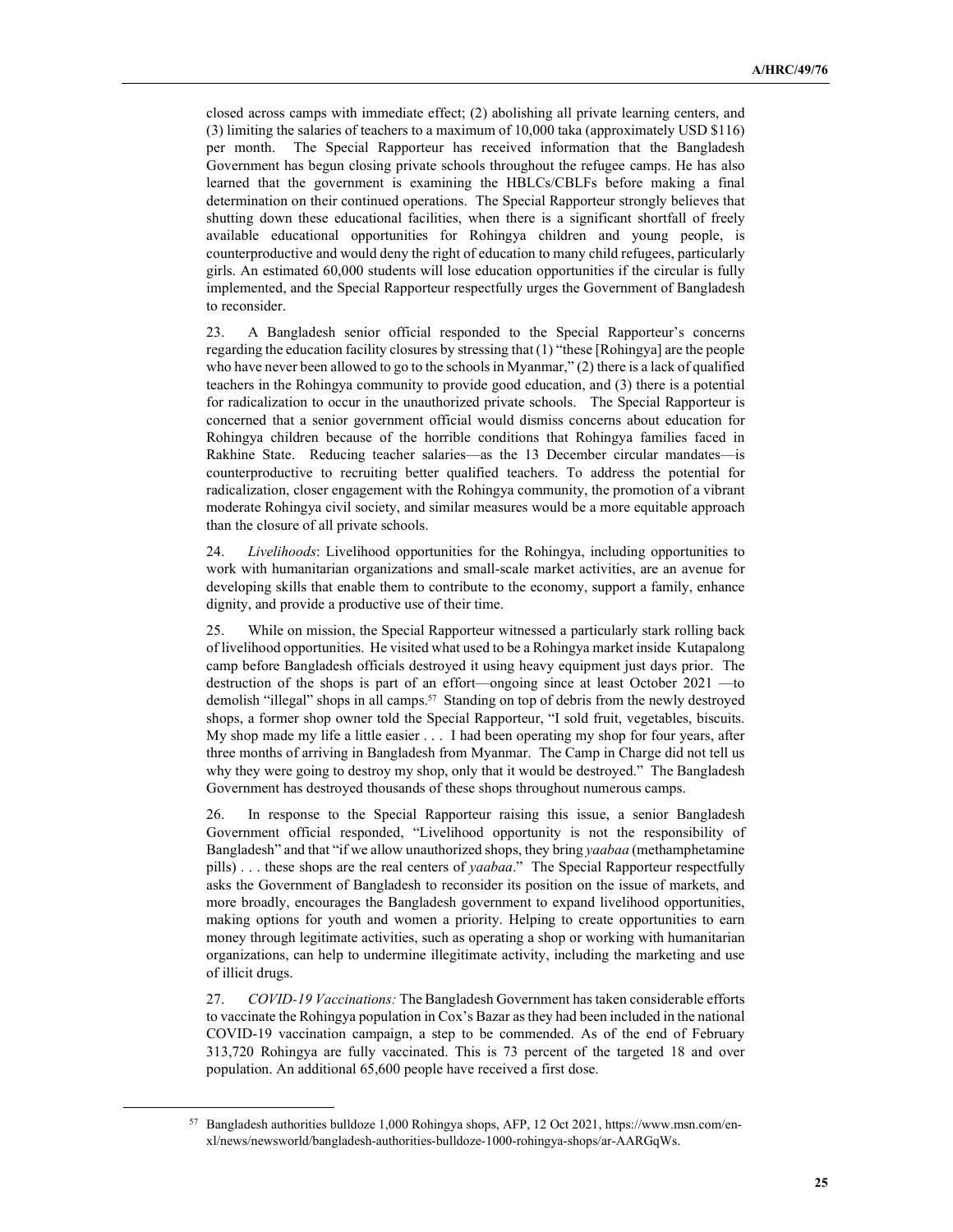#### **B. Bhasan Char**

28. Prior to the Special Rapporteur's mission, UNHCR, on behalf of the UN agencies involved in the Rohingya response, and the Bangladesh Government signed a Memorandum of Understanding (MOU) regarding the United Nation's involvement in protection humanitarian assistance on Bhasan Char. The MOU includes express commitments regarding protections for fundamental rights, including the right to voluntariness, the right to education, health care, and opportunities for livelihood. Regarding freedom of movement, the MOU explains that movement to and from the island will be permitted, with specific modalities to be determined.

29. Almost all Rohingya that the Special Rapporteur spoke with on Bhasan Char highlighted improved security on the island over security in Cox's Bazar. Women refugees expressed relief at no longer fearing attacks while going to use the bathrooms and had little to no fear that their daughters would be attacked.

30. The Government has obviously spent considerable resources in constructing the facilities on Bhasan Char. Structures, including residential housing, appear well constructed and are considerably stronger and more durable than those in Cox's Bazar. Unfortunately, accessibility for persons with disabilities was clearly not factored into the planning and construction process. Accessibility is the least expensive when done at the early stage of a development.

31. While Rohingya had fewer security concerns on the island, those Rohingya the Special Rapporteur spoke with were dismayed at the lack of critical services on Bhasan Char. What made this particularly problematic was the gap between what was promised and what the Rohingya found when they arrived on the island. Many spoke of being promised livelihood opportunities, schools for their children, and access to quality health care. All spoke of their disappointment and frustration with what actually existed.

32. At the time of the Special Rapporteur's mission, schooling was essentially nonexistent on the island, with only very limited programming for a limited number of very young children. The Bangladesh Rural Advancement Committee (BRAC) NGO told the Special Rapporteur of plans to open 30 new Learning Centers in 2022. The Special Rapporteur urges that these plans come to fruition quickly. Even if they do, the Special Rapporteur is unaware of education opportunities being planned for children past primary school.

33. The Special Rapporteur toured two medical facilities on the island, one 20-bed hospital run as a joint Bangladesh Government/local NGO operation and one UNHCRsupported hospital, which was just beginning services. Physicians at the government-run hospital explained to the Special Rapporteur that they were capable of handling routine medical cases, however, where specialists or general anesthesia was required, patients would need to travel by boat to the mainland (to Noakhali). The Special Rapporteur met with refugees with various medical ailments, including a large untreated and undiagnosed goiter, a substantial and obvious eye problem, ambulatory problems, and dermatological issues. All of these individuals reported that they had not been able to have their ailments treated on the island and would need transportation to Noakhali. Some explained that this required payment for services with money they did not possess; thus, their medical conditions remained untreated.

34. The Special Rapporteur was briefed on substantial plans for livelihood programming, including fishing, sewing, skills training, and horticulture. Local NGOs and Government representatives reported, however, that only very limited and basic opportunities in these areas are currently available. The Special Rapporteur urges that the plans described to him are swiftly brought into fruition.

35. The biggest single concern raised by most who spoke with the Special Rapporteur, was freedom of movement to and from Cox's Bazar. At the time of the Special Rapporteur's visit, he learned that the Bangladesh Navy had provided one round trip to approximately 60 Rohingya to travel to Cox's Bazar, with plans to undertake two trips per month moving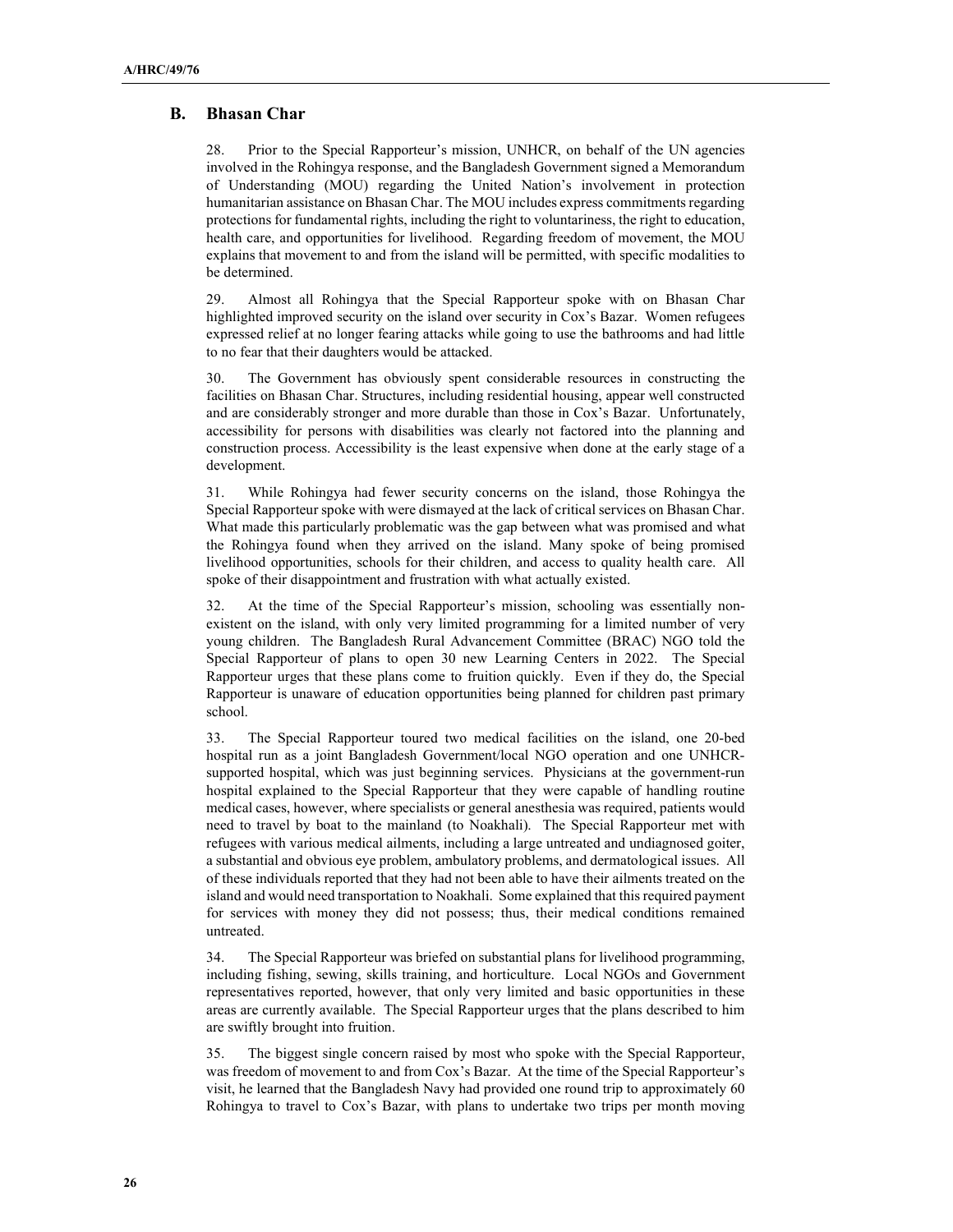forward. The Special Rapporteur arrived near the one-year anniversary of the first relocations to Bhasan Char, meaning for a year there were no movement opportunities.

36. For the principle of freedom of movement to be realized, there must be reliable, regularly scheduled, and free transportation to and from the island that can meet the needs of the Rohingya people. To give one example of the hardships that failing to provide freedom of movement creates, the Special Rapporteur spoke with a woman on Bhasan Char whose husband had remained in Cox's Bazar and became severely ill. She was devastated that she was unable to travel back to the mainland to visit him prior to his death due to the lack of freedom of movement.

37. In response to the Special Rapporteur raising concerns over freedom of movement, a senior Bangladesh official told him, "Freedom of movement is a relative term. Look at the Rohingya's situation in Myanmar." He added, "If we allow freedom of movement, they will escape. They might end up in Dhaka or different countries, or trafficked on a boat, and we want to protect the safety and security of the Rohingya people." The safety and security of the Rohingya on Bashan Char is not enhanced by denying regular, reliable transportation to and from the island. In fact, just the opposite is true, particularly for those who have, or may develop, medical conditions that cannot be met on the island. The denial of the Rohingya's fundamental right to movement in Rakhine State, Myanmar should not be a basis for the denial of these rights on Bashan Char. Unless they are in detention, Rohingya refugees cannot "escape."

38. The dichotomy between the realities on Bhasan Char compared to how it is presented to perspective inhabitants raises serious concerns about informed consent and thereby voluntariness in the relocation process.

39. The Special Rapporteur also received reports of coercion or pressure on Rohingya to relocate to Bhasan Char. While in Bangladesh the Special Rapporteur received reports, and spoke directly with an individual, who was part of a group directly threatened by local Bangladesh authorities with destruction of their property if they did not board buses for relocation to Bhasan Char. Those threatened ultimately refused and the situation reportedly deescalated with no one being sent to the island against their will. However, even after departing Bangladesh, the Special Rapporteur continued to receive reports of coercive actions, including of local authorities threatening to confiscate identity cards and relocation to Bhasan Char if certain individuals themselves did not convince family members to relocate. These disturbing developments should be investigated and those who are responsible should be held accountable.

40. When raising instances of potential involuntary transfers, or attempted coercion, senior Bangladesh officials maintained that there was "no coercion." To ensure that there are no future issues of involuntary transfers or lack of informed consent, the Special Rapporteur recommends a process by which an independent stakeholder, such as the UNHCR, monitors the process to enable the Government to ensure the voluntariness of everyone slated for relocation.

41. Above all, the Special Rapporteur maintains his position that further relocations to Bhasan Char should only occur when adequate services, freedom of movement, and voluntariness are established for those already living on the island, as well as ensuring that such services are sufficient to meet the needs of the projected population on the island. Increasing the population on the island, without first addressing the shortcomings noted, will make a difficult situation for many considerably worse.

## **C. Conclusions on Bangladesh Mission**

42. In an exchange with senior officials at the conclusion of his mission, the Special Rapporteur was informed that the government of Bangladesh did not agree with many of his observations. The Special Rapporteur indicated that these observations were based on his own interactions since his arrival in Bangladesh, credible information provided by Rohingya with whom he met, as well as other interlocutors. He observed a pattern to the responses he received: If markets are allowed to provide livelihood opportunities, they will be used to sell